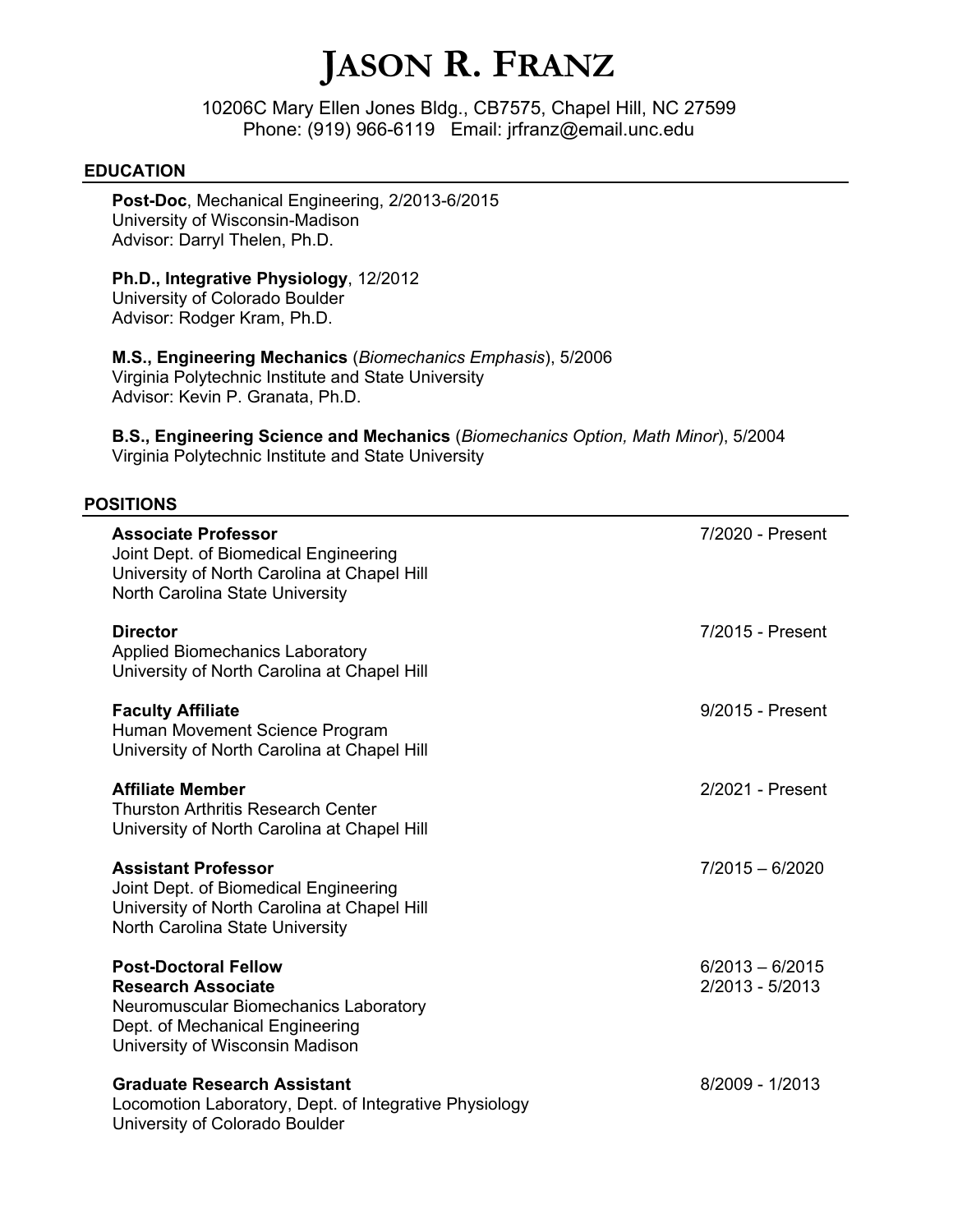Franz JR, CV Page 2

| <b>Biomechanics Consultant</b><br><b>Footwear Biomechanics Laboratory</b><br>Brooks Sports, Inc.                                              | 2/2007 - 6/2009   |
|-----------------------------------------------------------------------------------------------------------------------------------------------|-------------------|
| <b>Biomechanics Research Engineer</b><br>Dept. of Physical Medicine and Rehabilitation<br>University of Virginia, PI: D. Casey Kerrigan, M.D. | 5/2006 - 6/2009   |
| <b>Graduate Research Assistant</b><br>Dept. of Engineering Mechanics                                                                          | $8/2003 - 5/2006$ |

Dept. of Engineering Mechanics Virginia Polytechnic Institute and State University

#### **PUBLICATIONS**

Manuscripts in review:

Ahuja S and **Franz JR**. The Metabolic Cost of Walking Balance Control and Adaptation in Young Adults. Gait & Posture.

Krupenevich RL, Kashefsky HE, Takahashi KZ, **Franz JR**. Interaction between soleus and plantar intrinsic muscle dynamics during fixed-end contractions. Journal of Experimental Biology.

Munsch AE, Pietrosimone B, **Franz JR**. Increased vastus lateralis activation at faster walking speeds preserves strut-like muscle mechanical behavior. Journal of Biomechanics (In revision).

Pimentel RE, Feldman JN, Lewek MD, **Franz JR**. Quantifying Cause-Effect Relations Between Walking Speed, Propulsive Force, and Metabolic Cost. Journal of Biomechanics (In revision).

Beck ON, Schroeder JN, Trejo LH, **Franz JR**, Sawicki GS. Relatively Shorter Muscle Fascicles Increase the Metabolic Cost of Cyclic Force Production. Journal of Applied Physiology (In revision).

Ellie OS, **Franz JR**, Selgrade BP. The Effects of Optical Flow Perturbations on Standing Balance in People with Multiple Sclerosis. Journal of Applied Biomechanics.

Zhang Q, Myers A, Fragnito N, **Franz JR**, Sharm N. Fused Ultrasound and Electromyography-driven Neuromuscular Model to Improve Plantarflexion Moment Prediction across Walking Speeds. Journal of NeuroEngineering and Rehabilitation.

Shelton AD, McTaggart EM, Allen JL, Mercer VS, **Franz, JR**. Slowing Down to Preserve Balance in the Presence of Optical Flow Perturbations. Gait & Posture (In revision)

Munsch AE, Evans-Pickett A, Davis-Wilson A, Pietrosimone B, **Franz JR**. The Effects of ACL Reconstruction on *In Vivo* Quadriceps Contractile Behavior and Association with Knee Joint Biomechanics. Journal of Applied Biomechanics (In revision).

Fang Y, Harshe K, **Franz JR**, Lerner ZF. Feasibility evaluation of a dual-mode ankle exoskeleton to assist and restore community ambulation in older adults. Wearable Technologies.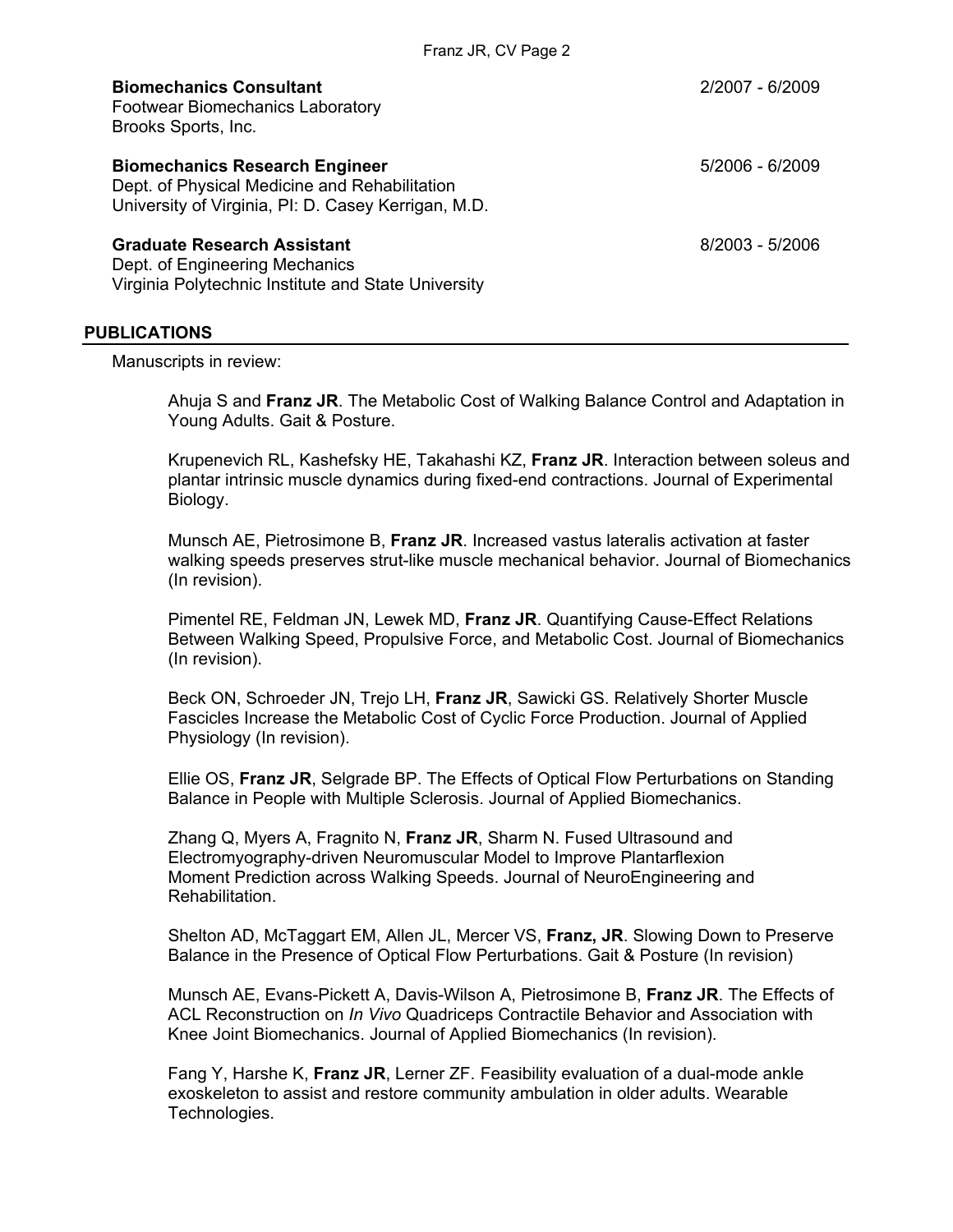Peer-Reviewed Publications:

Lynch DH, Spangler H, **Franz JR**, Krupenevich RL, Kim H, Nissman D, Zhang J, Li Y, Sumner S, Batsis JA. Multimodal Diagnostic Approaches to Advance Precision Medicine in Sarcopenia and Frailty. Nutrients.

**Franz JR**, Finni T, Takahashi KZ, Vanwanseele B, De Groote F. Current Opinion: The need for systems-based biomechanics to understand the causes and consequences of altered muscle-tendon unit function in elderly gait. Brazilian Journal of Motor Behavior (In press).

Lisee C, Davis-Wilson H, Evans-Pickett A, Horton WZ, Blackburn T, **Franz JR**, Thoma L, Spang JT, Pietrosimone B. Linking gait biomechanics and daily steps post ACLreconstruction. Medicine & Science in Sports & Exercise (In press).

Davis-Wilson HC, Thoma LM, Longobardi L, **Franz JR**, Blackburn JT, Hackney AC, Pietrosimone B. Quality of Life Associates with Moderate to Vigorous Physical Activity Following Anterior Cruciate Ligament Reconstruction. Journal of Athletic Training (In press).

Song K, **Franz JR**, Wikstrom EA. Optical Flow Balance Perturbations Alter Gait Kinematics and Variability in Chronic Ankle Instability Patients. Gait & Posture (In press).

Armitano-Lago CN, Pietrosimone B, Evans-Pickett A, Davis-Wilson H, **Franz JR**, Blackburn JT, Kiefer AW (2022). Cueing changes in peak vertical ground reaction force to improve coordination dynamics in walking. Journal of Motor Behavior 54(1):125-34.

Zhang Q, Clark WH, **Franz JR**. Sharma N (2022). Personalized fusion of ultrasound and electromyography-derived neuromuscular features increases prediction accuracy of ankle moment during plantarflexion. Biomedical Signal Processing & Control. 71: 103100.

Clark WH and **Franz JR** (2021). Age-Related Changes to Triceps Surae Muscle-Subtendon Interaction Dynamics During Walking. Scientific Reports 11(1):21264.

Lehr NL, Clark WH, Lewek MD, **Franz JR** (2021). The Effects of Triceps Surae Muscle Stimulation on Localized Achilles Subtendon Tissue Displacements. Journal of Experimental Biology 225(15):242135.

Krupenevich RL, Ray SF, Kashefsky HE, Takahashi KZ, **Franz JR** (2021). Effects of age and locomotor demand on foot mechanics during walking. Journal of Biomechanics 123:110499.

Krupenevich RL, Beck ON, Sawicki GS, **Franz JR** (2021). Reduced Achilles tendon stiffness disrupts calf muscle neuromechanics in elderly gait. Gerontology 16;1-11.

Waanders JB, Murgia A, DeVita P, **Franz JR**, Hortobágyi T (2021). Age does not affect the relationship between muscle activation and joint work during incline and decline walking. Journal of Biomechanics 124:110555.

Kim H and **Franz JR** (2021). Age-related differences in calf muscle recruitment strategies in the time-frequency domain during walking as a function of task demand. Journal of Applied Physiology 131(4):1348-60.

Krupenevich RL, Funk CJ, **Franz JR** (2021). Automated Analysis of Medial Gastrocnemius Muscle-Tendon Junction Displacements During Isolated Contractions and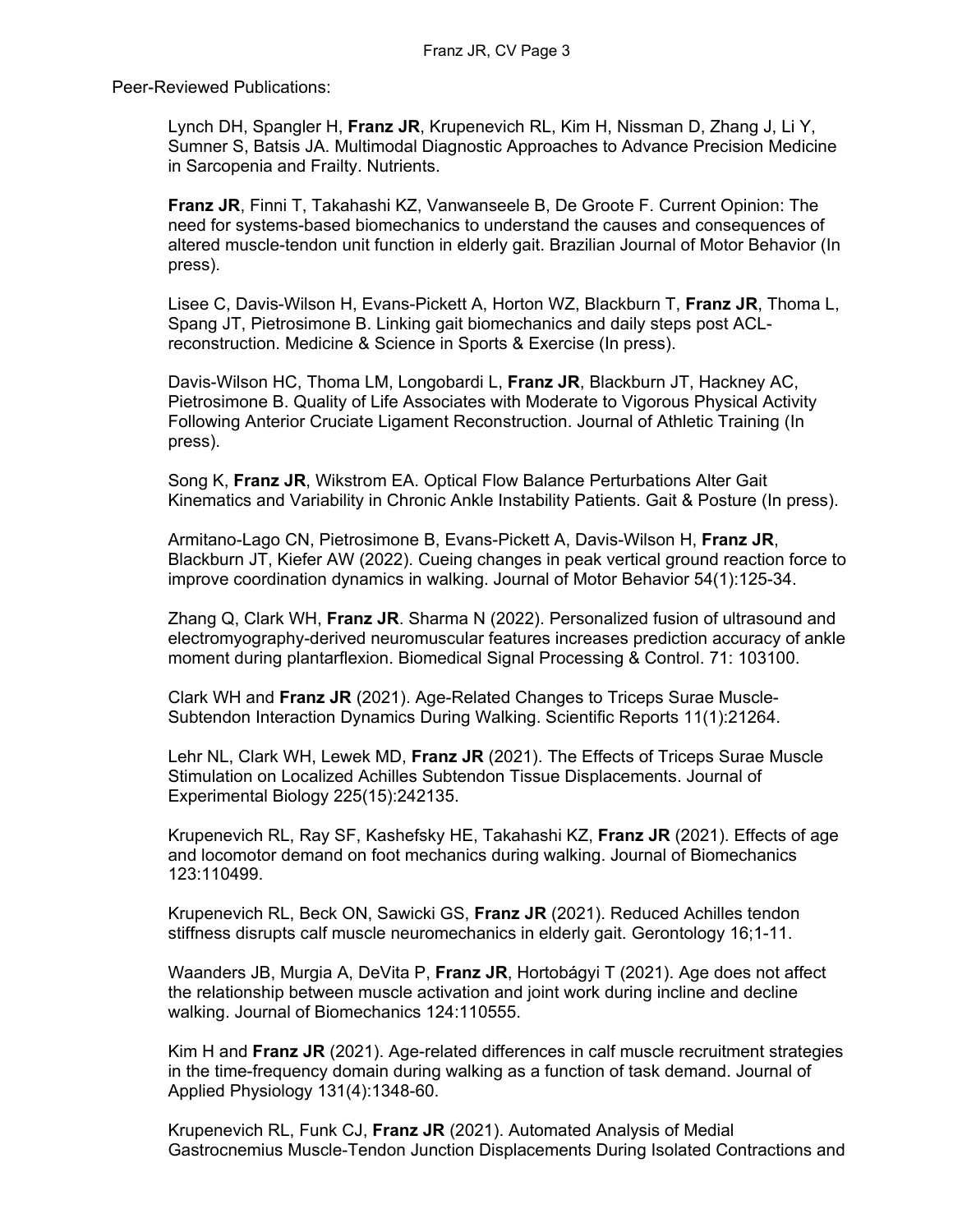Walking Using Deep Neural Networks. Computer Methods and Programs in Biomedicine 206: 106120.

Pieper NL, Baudendistel ST, Hass CJ, Diaz GB, Krupenevich RL, and **Franz JR** (2021). The metabolic and mechanical consequences of altered propulsive force generation in walking. Journal of Biomechanics 122: 110447.

Pimentel RE, Pieper NL, Clark WH, **Franz JR** (2021). Muscle metabolic energy costs while modifying propulsive force generation during walking. Computer Methods in Biomechanics and Biomedical Engineering 24(14):1552-1565.

Herrero L, **Franz JR**, Lewek MD (2021). Gradually learning to increase gait propulsion in young unimpaired adults. Human Movement Science 75:102745.

Clark WH, Pimentel RE, **Franz JR** (2021). Imaging and simulation of inter-muscular differences in triceps surae contributions to forward propulsion during walking. Annals of Biomedical Engineering 49(2): 703-715.

Conway KA, Crudup KL, Lewek MD, **Franz JR** (2021). The effects of a 6-week horizontal impeding force gait training protocol on push-off intensity in older adults. Medicine & Science in Sports & Exercise 53(3): 574-580. \*Editorial Feature

Awad LN, Lewek M, Kesar J, **Franz JR**, Bowden M. These legs were made for propulsion: Advancing the diagnosis and treatment of post-stroke propulsion deficits. Journal of NeuroEngineering and Rehabilitation 17(1):139.

Armitano-Lago CN, Pietrosimone B, Davis-Wilson H, Evans-Pickett A, **Franz JR**, Blackburn JT, Kiefer AW (2020). Biofeedback augmenting lower limb loading alters the underlying temporal structure of gait following anterior cruciate ligament reconstruction. Human Movement Science 73:102685.

Beck ON, Gosyne JR, **Franz JR**, Sawicki GS (2020). Cyclically producing the same average muscle-tendon force with a smaller duty increases metabolic rate. Proceedings of the Royal Society Part B 287(1933):2020043.

Munsch AE, Pietrosimone B, **Franz JR** (2020). The effects of knee extensor moment biofeedback on gait biomechanics and quadriceps contractile behavior. PeerJ 8:e9509.

Evans-Pickett A, Davis-Wilson HC, Luc-Harkey BA, Blackburn TJ, **Franz JR**, Padua DA, Seeley MK, Pietrosimone B (2020). Biomechanical Effects of Manipulating Peak Vertical Ground Reaction Force During Gait in Individuals with Anterior Cruciate Ligament Reconstruction. Clinical Biomechanics 76:105014.

Krupenevich RL, Clark WH, Sawicki GS, **Franz JR** (2020). Older adults overcome reduced triceps surae structural stiffness to preserve ankle joint quasi-stiffness during walking. Journal of Applied Biomechanics 5: 1-8.

Selgrade BP, Meyer D, Sosnoff JJ, **Franz JR** (2020). Can optical flow perturbations detect walking balance impairment in people with multiple sclerosis? PloS One 15(3): e0230202.

Selgrade BP, Childs, ME, **Franz JR** (2020). Effects of age and target location on reaction time and accuracy of lateral precision stepping during walking. Journal of Biomechanics 104:109710.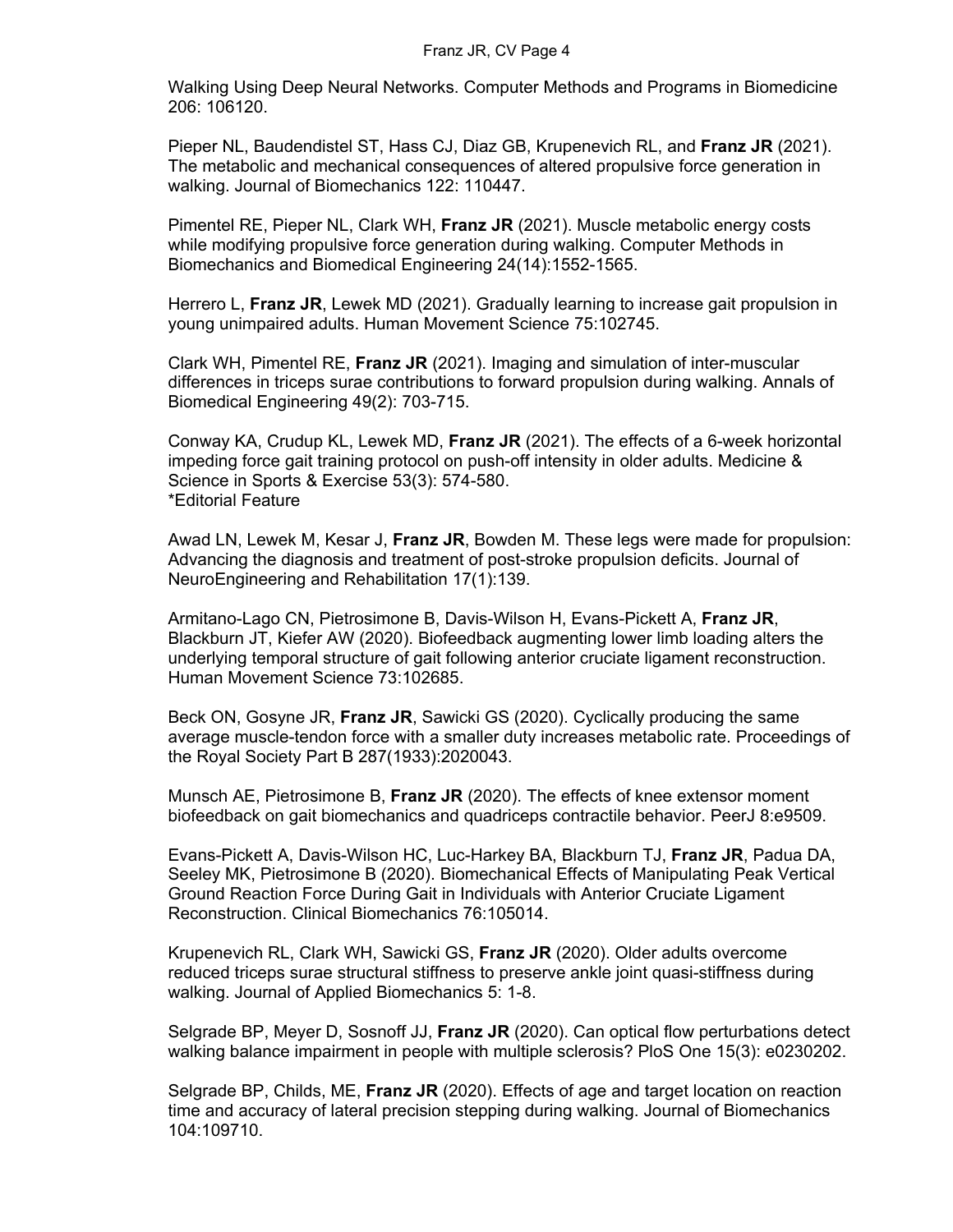#### Franz JR, CV Page 5

Luc-Harkey BA, **Franz JR**, Hackney AC, Blackburn JT, Padua DA, Schwartz TA, Pietrosimone B (2020). Immediate biochemical changes after gait biofeedback in individuals with anterior cruciate ligament reconstruction. Journal of Athletic Training 55(10):1106-1115.

Conway KA and **Franz JR** (2020). Shorter gastrocnemius fascicle lengths in older adults associate with worse capacity to enhance push-off intensity in walking. Gait & Posture 77: 89-94.

Pieper NL, Lewek MD, **Franz JR** (2020). Can shank acceleration provide a clinically feasible surrogate for individual limb propulsion during walking? Journal of Biomechanics 98(2):109449.

Waanders JB, Hortobágyi T, Murgia A, DeVita P, **Franz JR** (2020). How age and surface inclination affect joint moment strategies to accelerate and decelerate individual leg joints during walking. Journal of Biomechanics 98(2):109440.

Conway KA and **Franz JR** (2020). Increasing the propulsive demands of walking to their maximum elucidates functionally limiting impairments in older adult gait. Journal of Aging and Physical Activity 28(1):1-8.

Clark WH and **Franz JR** (2020). Triceps surae muscle-subtendon interaction differs between young and older adults. Connective Tissue Research 61(1):104-113. \*Invited, Special Issue on Aging.

Qiao M, Richards JT, **Franz JR** (2019). Visuomotor error augmentation affects mediolateral head and trunk stabilization during walking. Human Movement Science 68:102525.

Richards JT, Selgrade BP, Qiao M, Plummer P, Wikstrom EA, **Franz JR** (2019). Timedependent tuning of balance control and aftereffects following optical flow perturbation training in older adults. Journal of NeuroEngineering and Rehabilitation 16(1):81.

Clark WH and **Franz JR** (2019). Activation-dependent changes in soleus length-tension behavior augment ankle joint quasi-stiffness. Journal of Applied Biomechanics 10: 1-8.

Browne MG and **Franz JR** (2019). Ankle power biofeedback attenuates the distal-toproximal redistribution in older adults. Gait & Posture 71: 44-49.

Waanders JB, Hortobágyi T, Murgia A, DeVita P, **Franz JR** (2019). Advanced age redistributes positive but not negative leg joint work during walking. Medicine & Science in Sports & Exercise 51(4): 615-623.

Stenroth L, Thelen DG, **Franz JR** (2019). Biplanar ultrasound investigation of in vivo Achilles tendon displacement non-uniformity. Translational Sports Medicine 2(2): 73-81.

Acuña SA, Francis CA, **Franz JR**, Thelen DG (2019). The effects of cognitive load and visual feedback on antagonist leg muscle coactivation during walking for young and older adults. Journal of Electromyography and Kinesiology 44:8-14.

**Franz JR**, Khanchandani A, McKenney H, Clark WH (2019). Ankle rotation and muscle loading effects on the calcaneal tendon moment arm: an *in vivo* imaging and modeling study. Annals of Biomedical Engineering 47(2):590-600.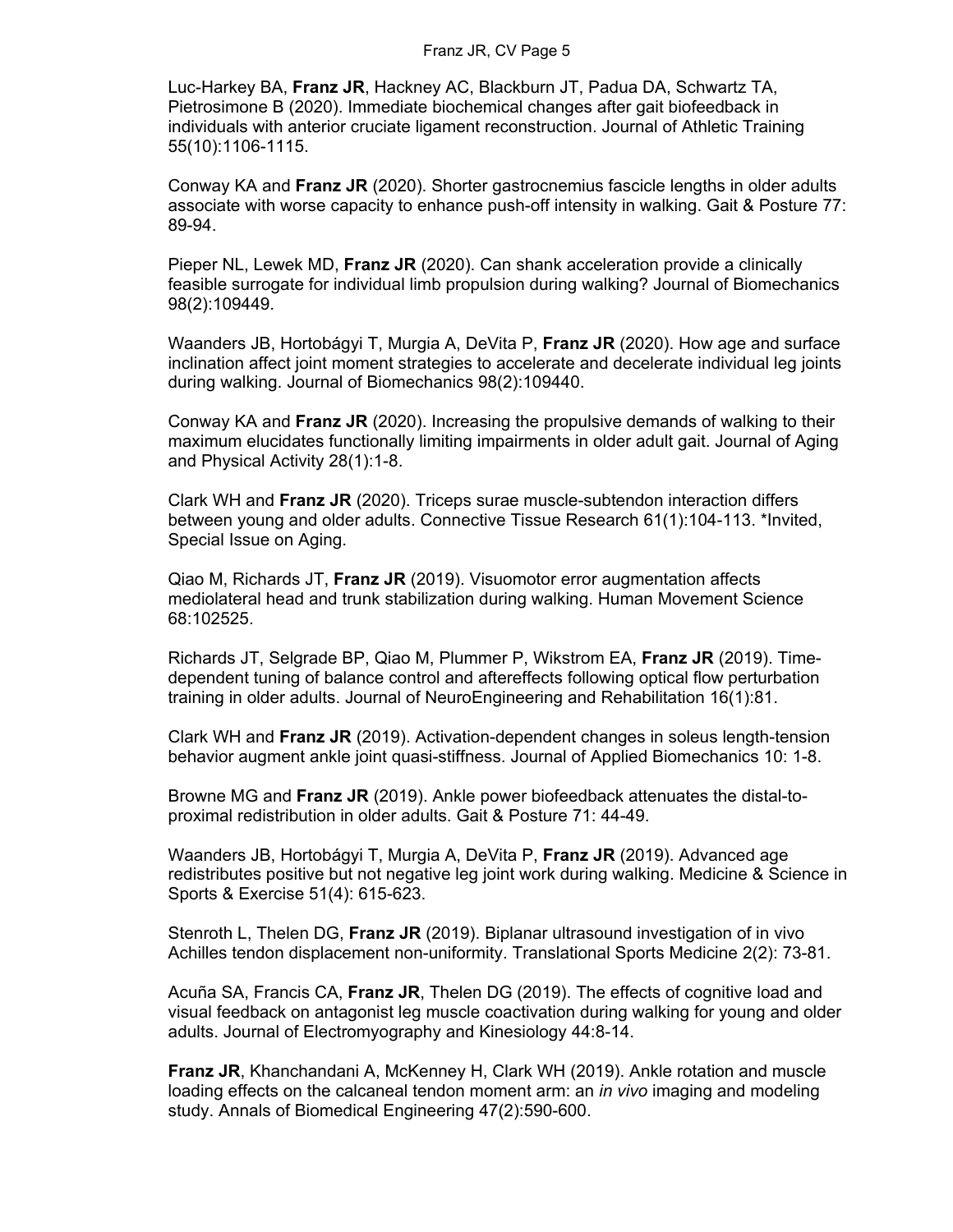#### Franz JR, CV Page 6

Luc-Harkey BA, **Franz JR**, Hackney AC, Blackburn JT, Padua DA, Pietrosimone B (2018). Lesser Lower Extremity Mechanical Loading Associates with a Greater Change in Serum Cartilage Oligomeric Matrix Protein following Walking in Individuals with Anterior Cruciate Ligament Reconstruction. Clinical Biomechanics 60: 13-19.

Fickey SN, Browne MG, **Franz JR** (2018). Biomechanical effects of augmented ankle power output during human walking. Journal of Experimental Biology 221(22).

Thompson JD, Plummer P, **Franz JR** (2018). Age and falls history effects on antagonist leg muscle coactivation during walking with optical flow perturbations. Clinical Biomechanics 59: 94-100.

Allen JL and **Franz JR** (2018). The motor repertoire of older adult fallers may constrain their response to balance perturbations. Journal of Neurophysiology 120(5):2368-2378.

Conway KA, Bissette RG, **Franz JR** (2018). The functional utilization of propulsive capacity during human walking. Journal of Applied Biomechanics 34(6):474-482.

Browne MG and **Franz JR** (2018). More push from your push-off: joint-level modifications to modulate propulsive forces in old age. Plos One; 13(8):e0201407.

Rasske K and **Franz JR** (2018). Aging effects on the Achilles tendon moment arm during walking. Journal of Biomechanics; 77:34-39.

Luc-Harkey BA, **Franz JR**, Blackburn JT, Padua DA, Hackney AC, Pietrosimone B (2018). Real-time Biofeedback Can Increase and Decrease Vertical Ground Reaction Force, Knee Flexion Excursion, and Knee Extension Moment during Walking in Individuals with Anterior Cruciate Ligament Reconstruction. Journal of Biomechanics; 76:94-102.

Clark WH and **Franz JR** (2018). Do triceps surae muscle dynamics govern non-uniform Achilles tendon tissue displacements? PeerJ;6:e5182.

Luc-Harkey BA, **Franz JR**, Losina E, Pietrosimone B (2018). Association between kinesiophobia and walking gait characteristics in individuals with Anterior Cruciate Ligament reconstruction. Gait & Posture; 64: 220-25.

Qiao M, Truong K, **Franz JR** (2018). Does local dynamic stability during unperturbed walking predict the response to balance perturbations? An examination across age and falls history. Gait & Posture; 62: 80-85.

Qiao M, Feld JA, **Franz JR** (2018). Aging effects on leg joint variability during walking with balance perturbations. Gait & Posture; 62: 27-33.

Browne MG and **Franz JR** (2017). Does dynamic stability govern propulsive force generation in human walking? Royal Society Open Science; 4: 171673.

Orselli MI, **Franz JR**, Thelen DG (2017). The effect of Achilles tendon compliance on triceps surae mechanics and energetics in walking. Journal of Biomechanics; 60: 227-31.

Zelik KE and **Franz JR** (2017). It's positive to be negative: Achilles tendon work loops during human locomotion. PLoS One; 12(7).

Wittenberg E, Thompson JD, Nam CS, and **Franz JR** (2017). Neuroimaging of human balance control: A systematic review. Frontiers in Human Neuroscience; 11:170.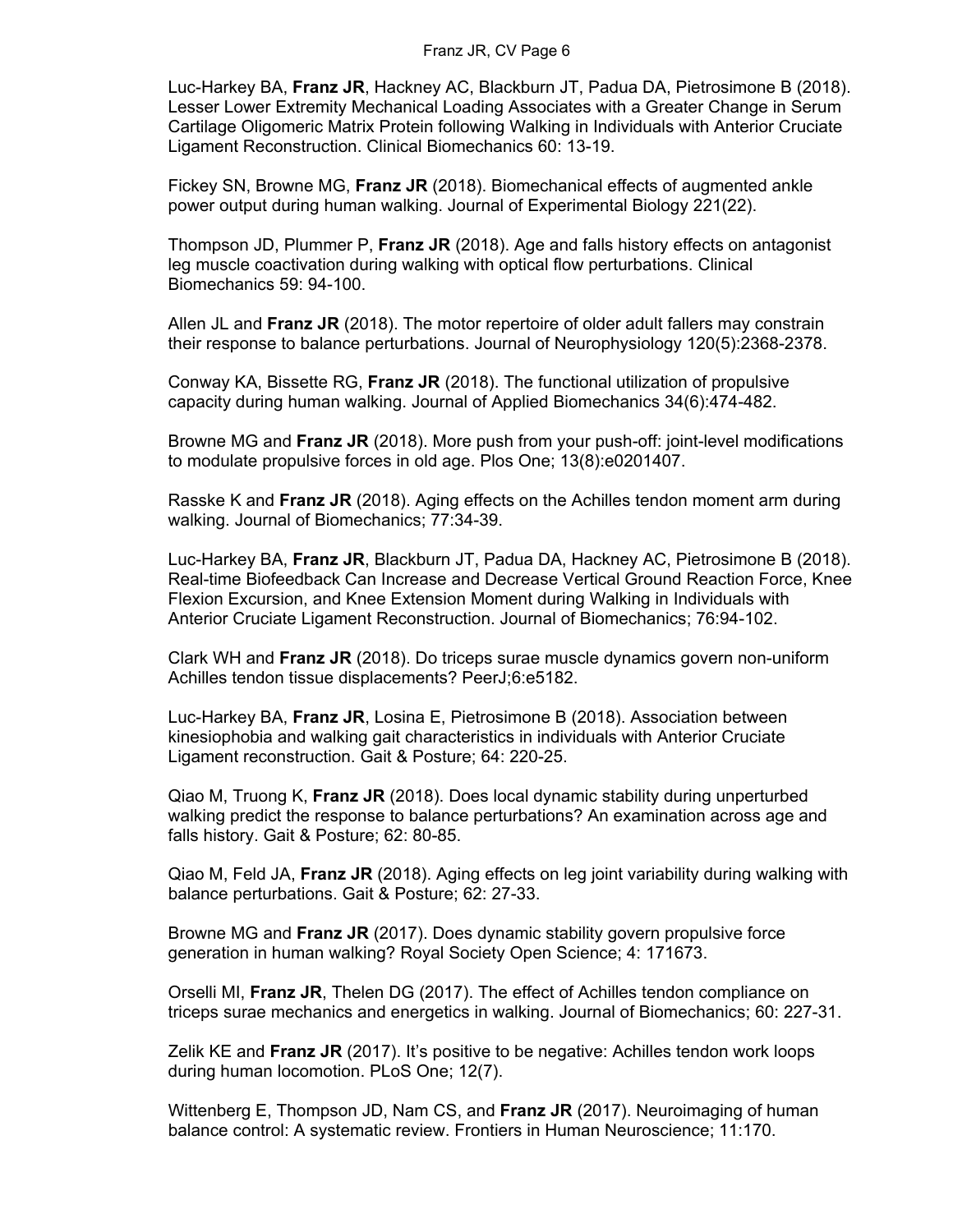Stokes HE, Thompson JD, and **Franz JR** (2017). The neuromuscular origins of kinematic variability during perturbed walking. Nature: Scientific Reports; 7(1): 808.

Thompson JD and **Franz JR** (2017). Do kinematic metrics of walking balance control adapt to perturbed optical flow? Human Movement Science; 54: 34-40.

Browne and **Franz JR** (2017). The independent effects of speed and propulsive force on joint power generation in walking. Journal of Biomechanics; 55:48-55. \*Issue highlight

**Franz JR**, Francis CA, Allen MS, Thelen DG (2017). Visuomotor entrainment and the frequency-dependent response of walking balance to perturbations. IEEE Transactions on Neural Systems & Rehabilitation Engineering; 25(8): 1135-42.

Rasske K, Thelen DG, **Franz JR** (2017). Variations in the human Achilles tendon moment arm during walking. Computer Methods in Biomechanics and Biomedical Engineering; 20(2):201-5.

**Franz JR** (2016). The age-associated reduction in propulsive power generation during walking. Exercise and Sports Sciences Reviews; 44(4): 129-36. **\***Issue highlight and cover

**Franz JR** and Thelen DG (2016). Imaging and simulation of Achilles tendon dynamics: implications for walking performance in the elderly. Journal of Biomechanics; 49(9): 1403- 10.

\* ASB Young Scientist Post-Doctoral Award Paper

Francis CA, **Franz JR**, O'Connor SM, Thelen DG (2015). Gait variability in healthy old adults is more affected by a visual perturbation than by a cognitive or narrow step placement demand. Gait & Posture; 42(3): 380-5.

**Franz JR** and Thelen DG (2015). Depth-dependent variations in Achilles tendon deformations with age are associated with reduced plantarflexor performance during walking. Journal of Applied Physiology; 119(3): 242-9.

**Franz JR**, Francis, CA, Allen MS, O'Connor SM, Thelen DG (2015). Advanced age brings a greater reliance on visual feedback to maintain balance during walking. Human Movement Science; 40: 381-92.

**Franz JR**, Slane LC, Rasske K, Thelen DG (2015). Non-uniform *in vivo* deformations of the human Achilles tendon during walking. Gait & Posture; 41(1): 192-7.

**Franz JR**, Maletis M, Kram R (2014). Real-time feedback enhances forward propulsion during walking in old adults. Clinical Biomechanics; 29(1): 68-74.

Tung KD, **Franz JR**, Kram R (2014). A test of the metabolic cost of cushioning hypothesis in shod and unshod running. Medicine & Science in Sports & Exercise; 46:324-9.

**Franz JR** and Kram R (2014). Advanced age and the mechanics of uphill walking: a jointlevel, inverse dynamic analysis. Gait & Posture; 39(1):135-40.

**Franz JR** and Kram R (2013). How does age affect leg muscle activity/coactivity during uphill and downhill walking? Gait & Posture; 37(3):378-84.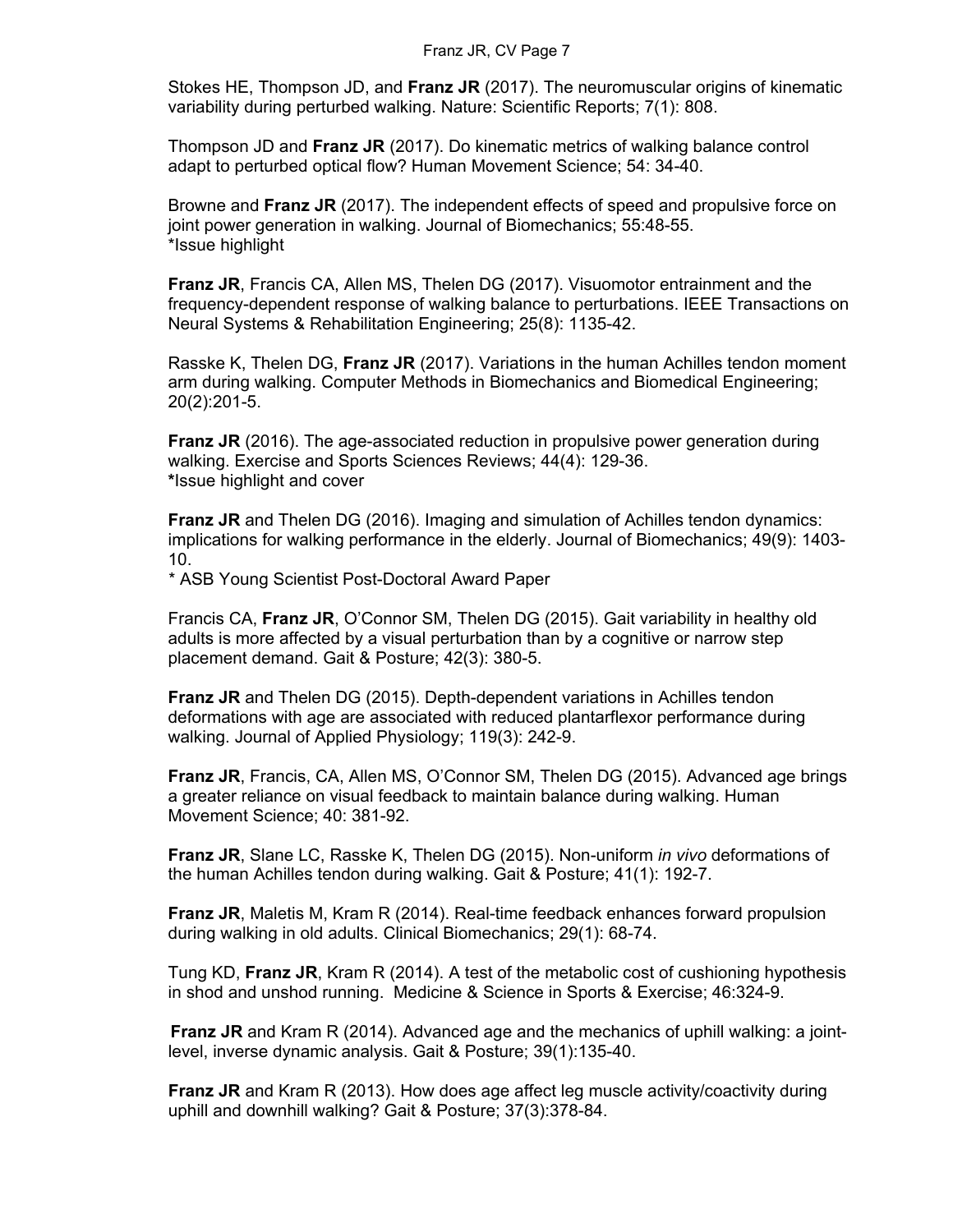**Franz JR** and Kram R (2013). Advanced age affects the individual leg mechanics of level, uphill, and downhill walking. Journal of Biomechanics; 46(3):535-40.

Stephen D, D'Andrea SE, Niemi JB, **Franz JR**, Kerrigan DC (2012). Baseline-Dependent Effect of Noise-Enhanced Insoles on Gait Variability in Healthy Elderly Walkers. Gait & Posture; 36(3):537-40.

**Franz JR**, Wierzbinski C, Kram R (2012). The metabolic cost of running barefoot vs. shod: Is lighter better? Medicine & Science in Sports & Exercise; 44(8):1519-25.

**Franz JR** and Kram R (2012). The effects of grade and speed on leg muscle activations during walking. Gait & Posture; 35(1):143-7.

**Franz JR**, Lyddon NE, Kram R (2012). Mechanical work performed by the individual legs during uphill and downhill walking. Journal of Biomechanics; 45(2):257-62.

Watt RW, Jackson K, **Franz JR**, Dicharry J, Kerrigan DC (2011). Effect of a supervised hip flexor-stretching program on gait in frail elderly. PM&R Journal; 3(4):330-5.

Watt RW, Jackson K, **Franz JR**, Dicharry J, Kerrigan DC (2011). Effect of a supervised hip flexor-stretching program on gait in elderly individuals. PM&R Journal; 3(4):324-9.

Keenan G, **Franz JR**, Dicharry J, Della Croce U, Kerrigan DC (2011). Lower limb joint kinetics in walking: the role of industry recommended footwear. Gait & Posture; 33(3):350-5.

Watt JR, **Franz JR**, Jackson K, Dicharry J, Riley PO, Kerrigan DC (2010). A threedimensional kinematic and kinetic comparison of overground and treadmill walking in elderly subjects. Clinical Biomechanics; 25(5):444-9.

Telhan G, **Franz JR**, Dicharry J, Wilder RP, Riley PO, Kerrigan DC (2010). Moderate grade slope has no effect on three-dimensional lower limb moments during running. Journal of Athletic Training; 45(1):16-21.

Riley PO, **Franz JR**, Dicharry J, Kerrigan DC (2010). Changes in hip joint muscle-tendon lengths with mode of locomotion. Gait & Posture; 31(2):279-83.

Kerrigan DC, **Franz JR**, Keenan GS, Dicharry J, Della Croce U, Wilder RP (2009). The effect of running shoes on lower extremity net joint torques. PM&R Journal; 1(12):1058-63.

Dicharry J, **Franz JR**, Wilder RP, Riley PO, Kerrigan DC (2009). Differences in static and dynamic measures in evaluation of talonavicular mobility in gait. Journal of Orthopaedic & Sports Physical Therapy; 39(8):628-34.

**Franz JR**, Paylo KW, Dicharry J, Riley PO, Kerrigan DC (2009). Changes in the coordination of hip and pelvis kinematics with mode of locomotion. Gait & Posture; 29(3):494-8.

Riley PO, Bennet BC, **Franz JR**, Dicharry J, Allair PE, Miller S, Kerrigan DC (2009). Controlled partial body weight support for treadmill training – a case study. PM&R Journal; 1(5):496-99.

Riley PO, Dicharry J, **Franz JR**, Wilder RP, Kerrigan DC (2008). A kinematic and kinetic comparison of overground and treadmill running. Medicine & Science in Sports & Exercise; 40(6):1093-100.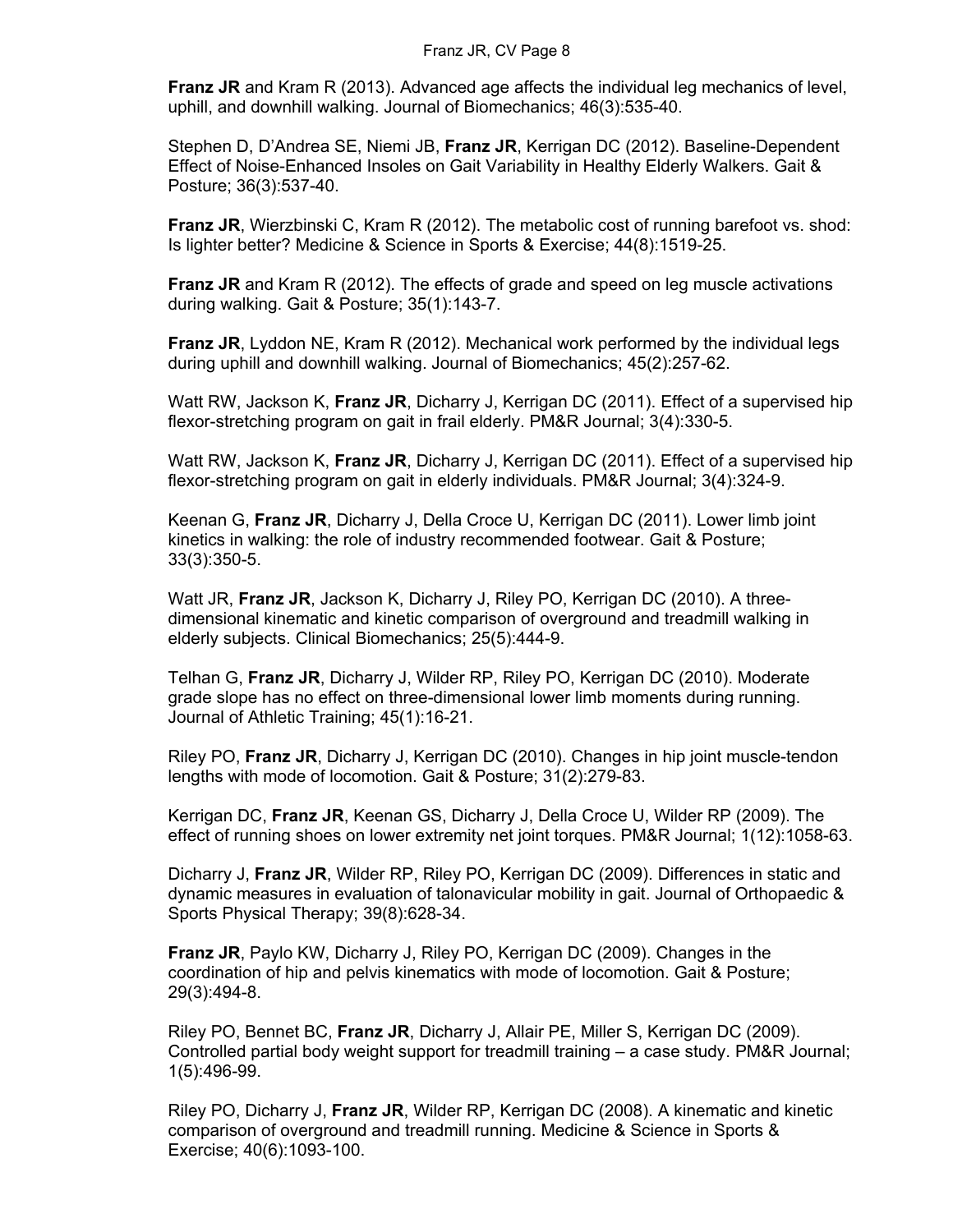**Franz JR**, Riley PO, Dicharry J, Allaire PE, Kerrigan DC (2008). Gait synchronized force modulation during the stance period of one limb achieved by an active partial body weight support system. Journal of Biomechanics; 41(15):3116-20.

**Franz JR**, Dicharry J, Riley PO, Jackson K, Wilder RP, Kerrigan DC (2008). The influence of arch support cushions on knee torques relevant to knee osteoarthritis. Medicine & Science in Sports & Exercise; 40(5):913-7.

**Franz JR**, Glauser M, Riley PO, Della Croce U, Newton F, Allaire PE, Kerrigan DC (2007). Physiological modulation of gait variables by an active partial body weight support system. Journal of Biomechanics; 40(14): 3244-50.

Invited Commentaries and Editorials:

**Franz JR** (2021). A sound approach to improving exoskeletons and exosuits. Science Robotics 6:60: eabm6369.

Maas H, Arndt T, **Franz JR** (2021). Tendon Structure-Function Relationship in Health, Ageing and Injury. Frontiers in Sports and Active Living, Section: Biomechanics and Control of Human Movement 3:701815.

Kram R, Arellano CA, **Franz JR** (2011). The metabolic cost of locomotion; muscle by muscle. Exercise and Sport Sciences Reviews; 39(2):57-8.

Maas H, Arndt A, **Franz JR** (In press). Editorial Commentary on: Tendon Structure-Function Relationship in Health, Ageing and Injury. Frontiers in Biomechanics and Biomedical Engineering.

Letters to the Editor:

Kram R, **Franz JR** (2012). Is barefoot running more economical? International Journal of Sports Medicine; 33(3):249.

#### **GRANT SUPPORT**

#### Pending:

R01AR081287 (Contact PI: Franz), Anticipated Start: Fall 2022 NIH/NIA Co-PI: Takahashi/University of Nebraska Omaha Subcontract "A framework for feasible translation to enhance foot and ankle function in aging and mobility" Impact Score: 17; Percentile: 1.0

#### Current:

R01AG058615 (Contact PI: Franz), 8/2018 - 4/2023 NIH/NIA Co-PI: Sawicki/Georgia Tech Subcontract "Dynamic imaging to guide wearable robotic intervention for enhanced mobility in aging" Award: \$1,624,214

Eshelman Institute for Innovation (Co-PI: Franz and Pietrosimone), 7/2021-6/2023 "Development of a Portable Gait Biofeedback System for Rehabilitation of Musculoskeletal Conditions" Award: \$182,362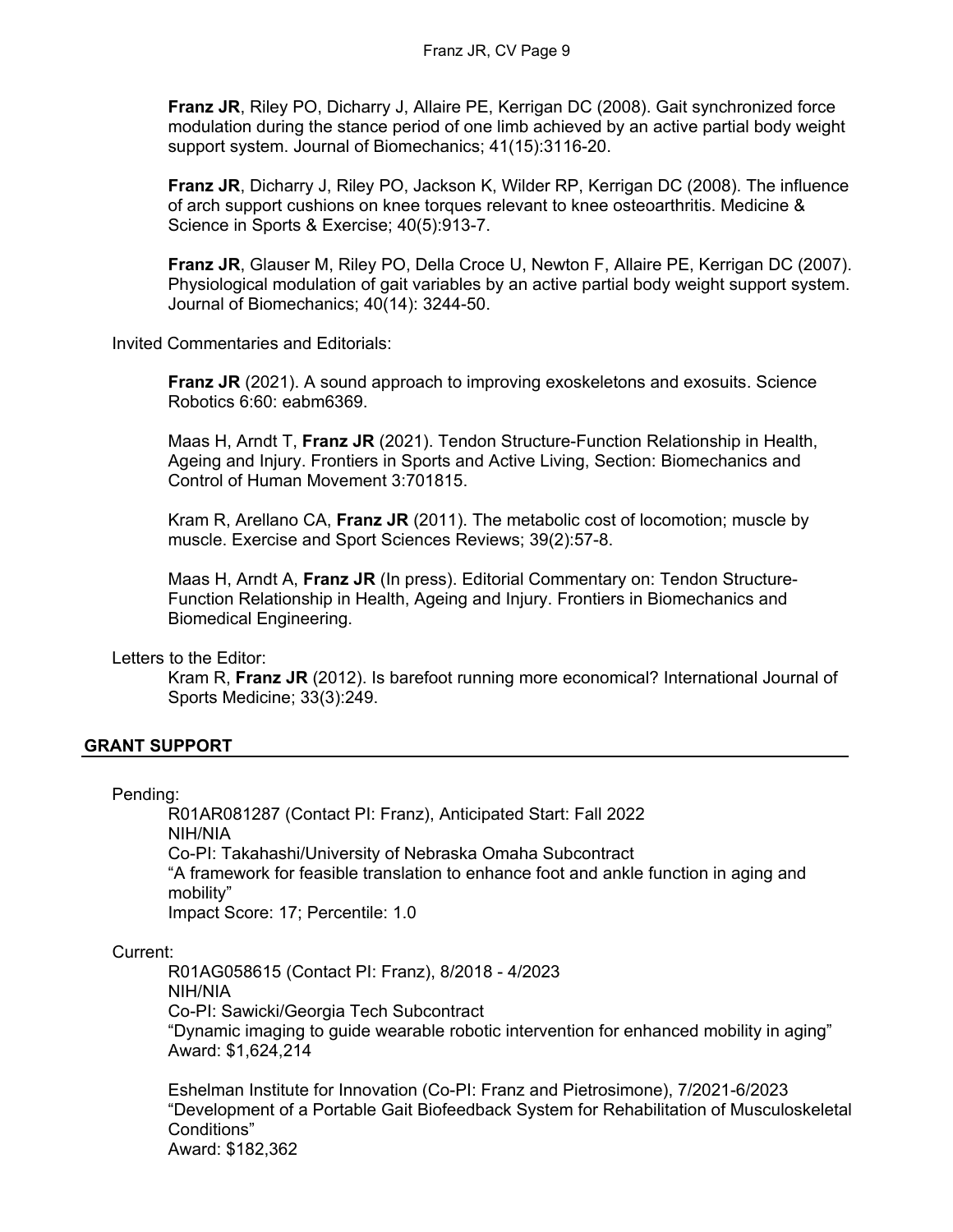Arthritis Foundation PTOA Platform (PI: Pietrosimone), 8/2020-7/2023 "Biomechanical Changes Following ACL Injury that Influence the Development of Posttraumatic Osteoarthritis" Role: Co-Investigator Award: \$831,879

Pilot and Feasibility Research Grant (PI: Franz), 2/2022-1/2023 Thurston Arthritis Research Center, UNC Core Center for Clinical Research "Pain-mediated effects of quadriceps muscle dysfunction on inflammation and cartilage loading in individuals with OA" Award: \$25,000

Pilot and Feasibility Research Grant (PI: Pietrosimone and Lalush), 11/2021-10/2022 Thurston Arthritis Research Center, UNC Core Center for Clinical Research "Limb Underloading post-ACL Reconstruction and Increased Cartilage Strain: Identifying Biomechanical Phenotypes at Risk for Posttraumatic Osteoarthritis and the Potential for Precision Gait Retraining in Posttraumatic Osteoarthritis Prevention" Role: Co-Investigator Award: \$25,000

NC TraCS ACTeR Phase 1 Award (PI: Batsis), 11/2021-10/2022 NIH/National Center for Advancing Translational Science (UL1TR002489) "Using multi-modal methods to advance translational geroscience in patients with sarcopenia" Role: Co-Investigator Award: \$5,000

R21AG067388 (PI: Franz), 9/2020 – 5/2023 (NCE) NIH/NIA The peripheral motor repertoire as a neuromuscular constraint on walking balance integrity in age-related falls risk Award: \$438,943

R21AR074094 (MPI: Franz and Pietrosimone), 8/2018 – 7/2022 (NCE) NIH/NIAMS "Using real-time biofeedback to strategically understand the acute biomechanical, biochemical and structural changes induced by lower extremity loading" Award: \$356,595

R01AG051748, 5/2016 - 4/2022 (NCE) NIH/NIA Co-PI: Thelen, Franz (PI/UNC Subcontract), Blemker (PI/UVA Subcontract) "Influence of age-related changes in tendon on motor performance" Award: \$1,628,546

Completed:

NC TraCS Pilot Award (PI: Franz), 7/2020-6/2021 NIH/National Center for Advancing Translational Science (UL1TR002489) "The peripheral motor repertoire as a neuromuscular constraint on balance integrity in age-related falls risk" Award: \$50,000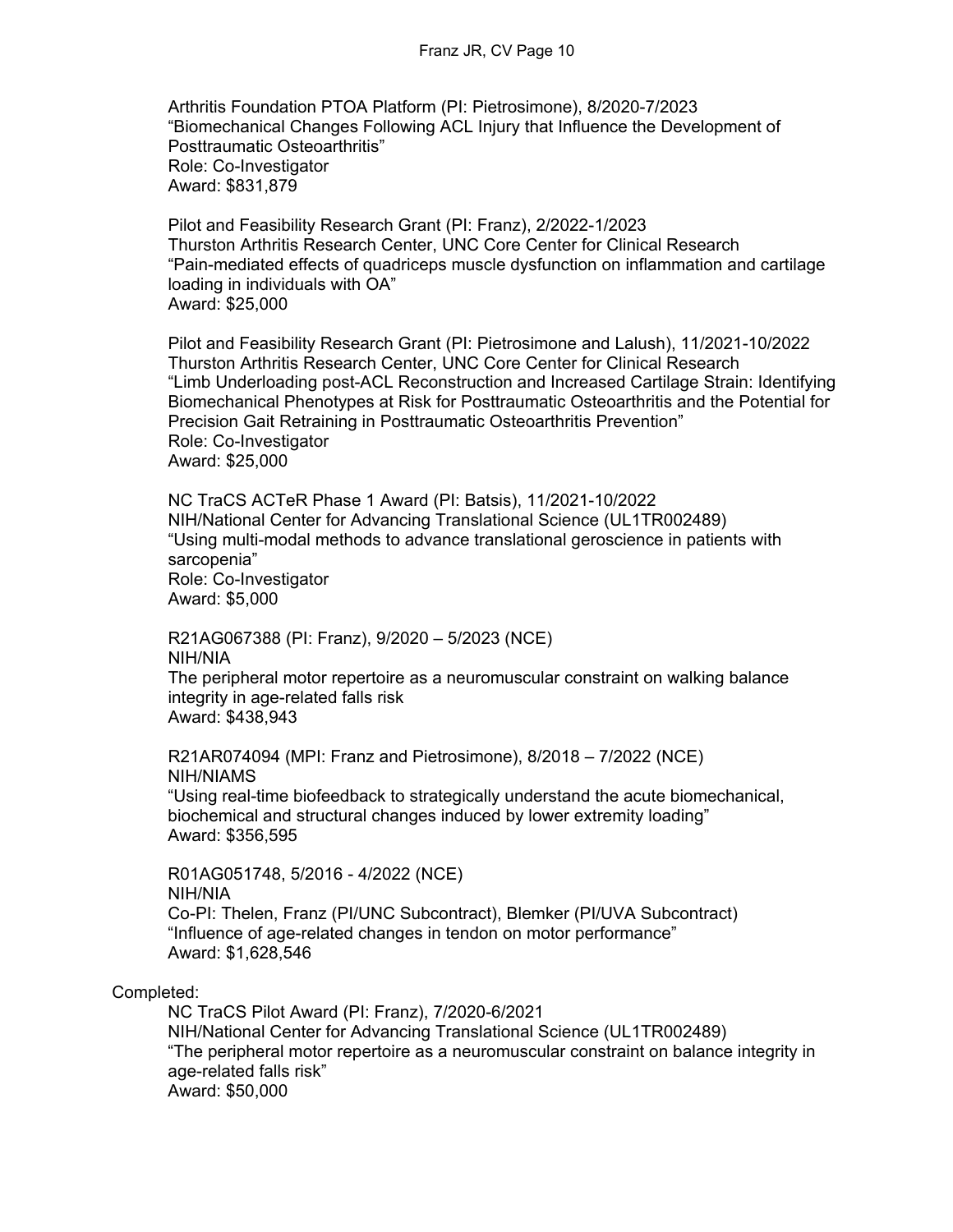Franz JR, CV Page 11

R41AG060764 (PI: Treadwell Corporation), 10/2018-9/2020 NIH/NIA "A momentum-enabled treadling methodology to improve gait and enhance mobility in patients with peripheral arterial disease" Role: PI of UNC Subcontract Award: \$216,521 (\$130,000 to UNC)

R21AT009704 (PI: Wikstrom), 2/2018 - 7/2020 NIH/NCCIH "Neuromuscular Mechanisms of Manual Therapies in Chronic Ankle Instability Patients" Role: Co-Investigator Award: \$410,499

R56AG054797 (PI: Franz), 9/2017-8/2019 NIH/NIA "The sensorimotor locus of balance control in elderly gait" Award: \$227,738

Bank Foundation, Italy (PI: Della Croce), 7/2016-6/2019 "A virtual-reality based platform for the concurrent measurement of gaze and gait" Role: Co-Investigator Award: €51,000

Pilot Research Grant (PI: Franz), 9/2017-2/2019 National Multiple Sclerosis Society "Effect of optical flow perturbations on static and dynamic balance control in people with multiple sclerosis" Award: \$44,000

Outstanding Research Grant (PI: Franz), 1/1/2018-12/31/2018 National Center for Simulation in Rehabilitation Research "Incorporating physiological moment arm dynamics into simulations of human movement" Award: \$20,000

Stage I UNC Inter-Institutional Planning Grant (Co-PI: Franz and Rhea), 7/2017-6/2018 UNC General Administration "UNC system collaboration to use virtual reality to address human health challenges" Award: \$22,500

Seed Grant (PI: Franz), 7/2016-6/2018 UNC/NCSU Rehabilitation Engineering Core "Electrocortical activity governing human balance control" Award: \$15,000

Seed Grant (Co-PI: Franz, Gallippi, Hu), 7/2016-6/2018 UNC/NCSU Rehabilitation Engineering Core "Neurological, functional, and mechanical non-uniformity in muscle following stroke" Award: \$25,000

University Research Council Research Grant (PI: Franz), 5/2016-4/2018 University of North Carolina at Chapel Hill "The role of propulsive capacity reserves in age-related mobility impairment" Award: \$7,500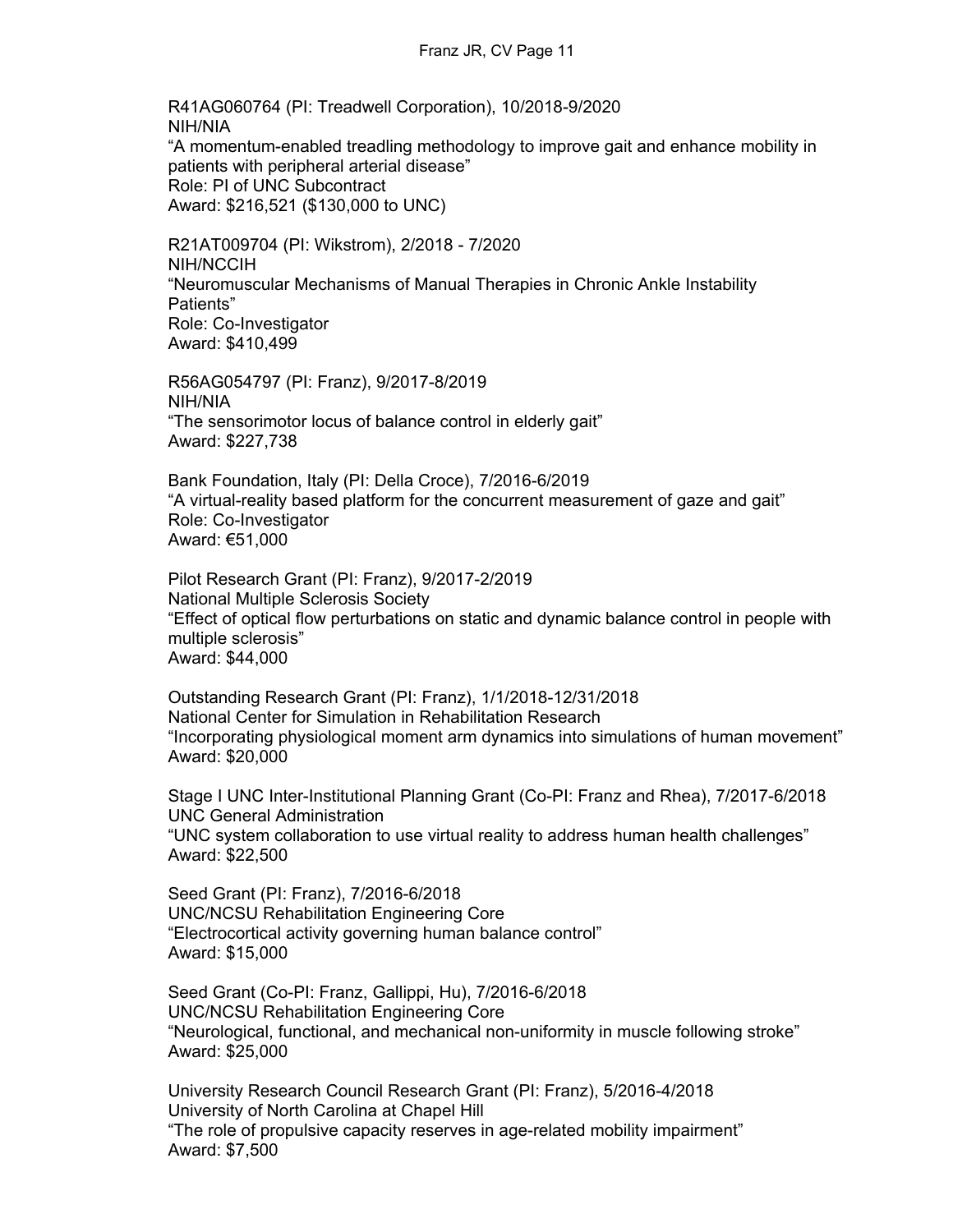NATA Research & Education Foundation (Co-PI: Franz and Wikstrom), 7/2016 – 6/2017 "Influence of Visual Perturbations on Static and Dynamic Postural Control in Chronic Ankle Instability Patients" Award: \$2,000

 NC TraCS Pilot Award (PI: Franz), 2/2016-1/2017 NIH/National Center for Advancing Translational Science (UL1TR001111) "Visuomotor entrainment and the control of balance in elderly gait" Award: \$2,000

Junior Faculty Development Award (PI: Pietrosimone), 1/2016-12/2016 University of North Carolina at Chapel Hill "Preventing knee osteoarthritis with a novel cartilage loading biofeedback intervention" Role: Co-Investigator Award: \$7,500

NC TraCS Pilot Award (PI: Lewek), 9/2015-8/2016 NIH/National Center for Advancing Translational Science (UL1TR001111) "The importance of anterior center of mass velocity during gait on energy cost following stroke" Role: Co-Investigator Award: \$2,000

National Research Service Award (F32AG044904), 6/2013 - 6/2015 NIH/NIA "Mechanics of the aging Achilles tendon with implications for walking performance" Role: Principal Investigator (Sponsor: Thelen DG) Award: \$115,658

University of Colorado Graduate School, 8/2012 -12/2012 Dissertation Completion Fellowship Role: Principal Investigator (Sponsor: Kram R) Award: \$14,800

T32AG000279 (PI, Schwartz RS, University of Colorado Denver), 5/2010 - 5/2012 NIH/NIA Integrative Physiology of Aging Training Grant "The effects of age on the biomechanics of uphill and downhill walking" Role: Pre-Doctoral Trainee (Mentor: Kram R, Junior Co-Mentor: Ahmed AA) Award: \$64,000

R01AG027192 (PI, Kerrigan DC), 2006 - 2009 NIH/NIA "Age-related gait changes and hip flexibility" Role: Co-Investigator Award: \$769,224

Brooks Sports (PI, Dicharry J), 2007 - 2008 "Biomechanics of the foot during barefoot and shod running" Role: Co-Investigator Award: \$102,787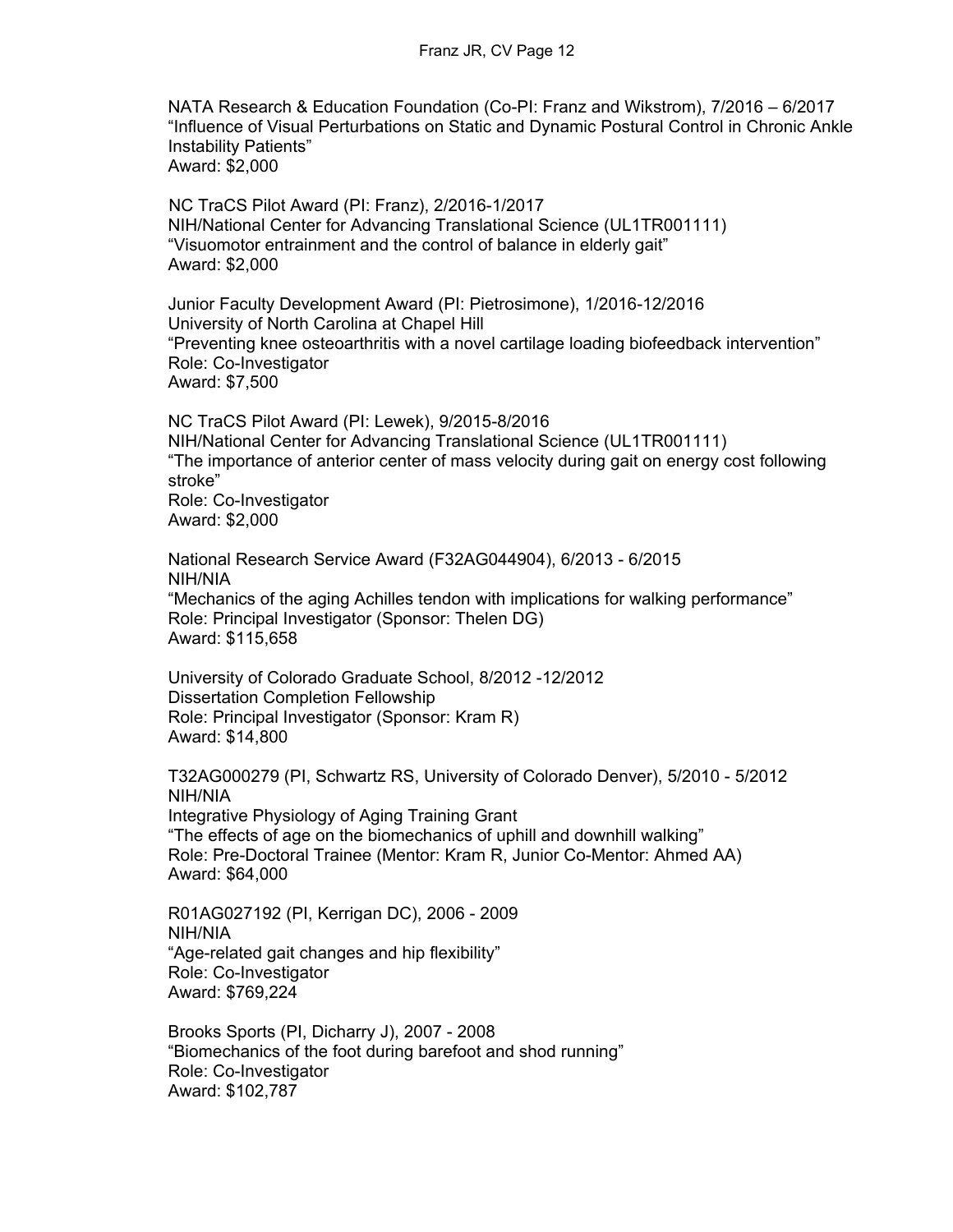R44HD040035 (PI, Harry JD, Afferent Corporation), 2006 NIH/NICHD "Enhancing elderly balance and gait using mechanical noise" Role: Co-Investigator of subcontract Award: \$31,711

Faculty Sponsored Student/Post-Doc Research Awards:

NIH NRSA F31. Effects of anterior cruciate ligament reconstruction on the association between quadriceps muscle dynamics, knee joint biomechanics, and articular cartilage loading during walking. 2021-2024. Pre-doctoral fellow: Amanda Munsch. Role: Sponsor.

NIH NRSA F32. "The role of foot structure and function on walking mechanics and energetics in aging." 2020-2023. Post-doctoral fellow: Rebecca Krupenevich. Role: Sponsor.

NC State Abrams Scholarship, 2020. "A ultrasound-based framework to inform the tailored prescription of assistive devices to enhance ankle push-off." Undergraduate student: Callum Funk.

NC State Abrams Scholarship, 2020. "A novel self-paced treadmill controller to establish cause-effect relations between reduced push-off intensity and slowed walking speed." Undergraduate student: Jordan Feldman.

UNC Lucas Scholars Research Fellowship, 2019. "Aging effects on the Achilles subtendon tissue response to gastrocnemius and soleus muscle stimulation." Undergraduate student: Maggie Wagner

NIH NRSA F31. "The Role of Muscle Dynamics in Governing Achilles Subtendon Behavior Across the Lifespan." 2019-2021. Pre-doctoral fellow: William Clark. Role: Primary Sponsor.

NIH NRSA F32. "Linking muscle-tendon dynamics and energetics to inform exoskeleton design for improved locomotor economy." 2019-2021. Post-doctoral fellow: Owen Beck. Role: Co-Sponsor.

UNC Lucas Scholars Research Fellowship, 2019. "The effects of gastrocnemius and soleus muscle stimulation on Achilles subtendon tissue displacements." Undergraduate student: Nathan Lehr.

UNC Lucas Scholars Research Fellowship, 2018. "The prevalence of neuromechanical plasticity underlying walking balance control in old age." Undergraduate student: Jackson Richards.

NC State Abrams Scholarship, 2017. "Targeted biofeedback to enhance push-off power generation in walking." Undergraduate student: Sarah Fickey.

American Physical Therapy Association Section on Research Traveling Fellowship, 2017. Visiting Post-Doctoral Scholar: Audrey Elias.

Fulbright Finland Travel Grant for Research Collaboration. 2017. Visiting Post-Doctoral Scholar: Lauri Stenroth.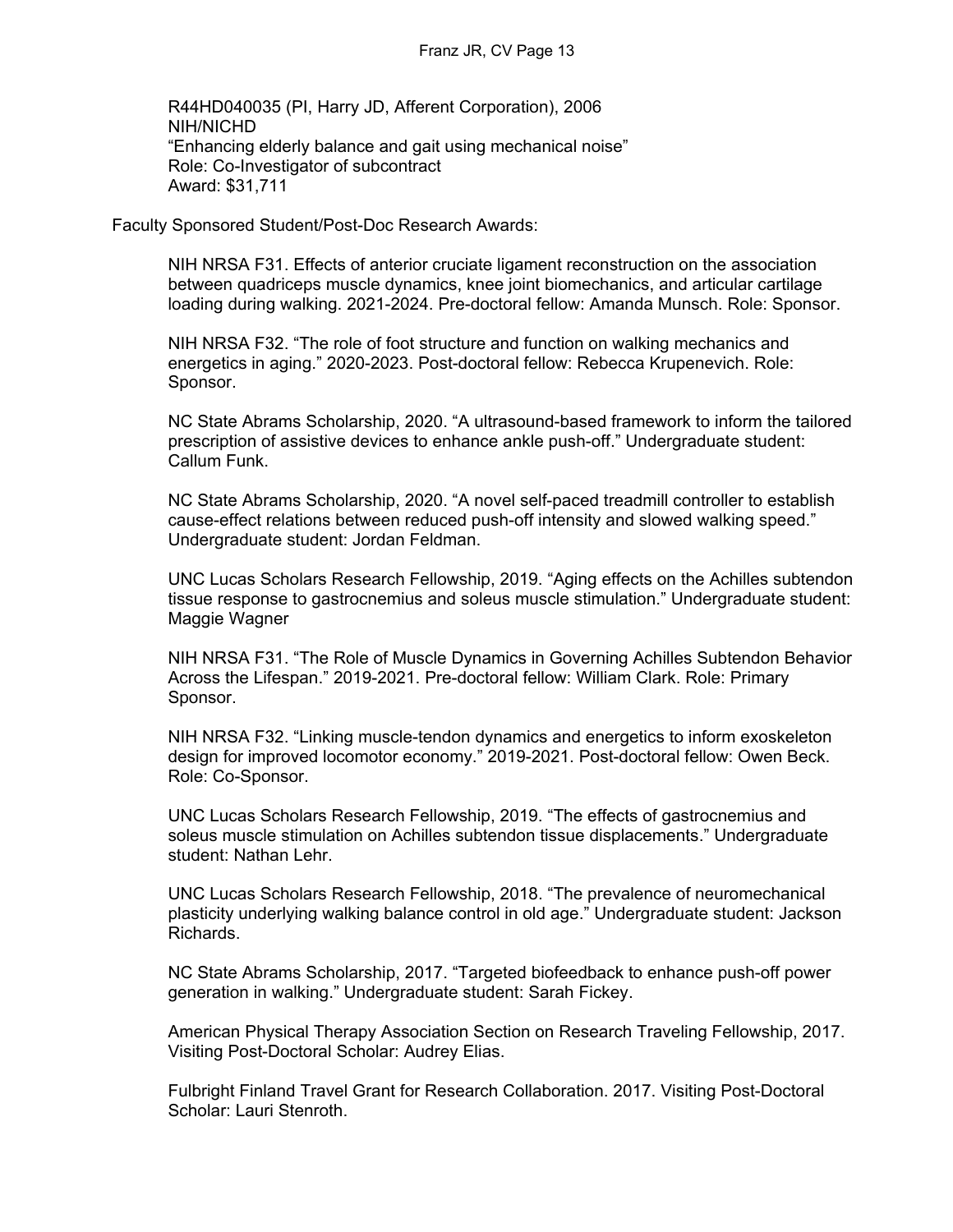Chancellor's Science Scholar Summer Research Award, 2017. "Functional utilization of propulsive capacity in human walking." Undergraduate student: Alex Mina.

NC State Abrams Scholarship, 2016. "Leveraging visuomotor entrainment to improve the diagnostics of age-related falls risk." Undergraduate student: Heather Stokes.

### **TEACHING EXPERIENCE**

*University of North Carolina at Chapel Hill and North Carolina State University* **Spring 2021,** BMME 405/890 (Biomechanics of Movement) **Fall 2021,** BMME 205 (Biomedical Mechanics and Lab) **Spring 2021,** BMME 405/890 (Biomechanics of Movement) **Fall 2020**, BMME 205 (Biomedical Mechanics and Lab) **Spring 2020**, BMME 405/890 (Biomechanics of Movement) **Fall 2019**, BMME 205 (Biomedical Mechanics) **Spring 2019**, BMME 405/890 (Biomechanics of Movement) **Fall 2018**, BMME 160 (Statics) **Spring 2018,** BMME 405/890 (Biomechanics of Movement) **Fall 2017**, BMME 160 (Statics) **Spring 2017**, HMSC 710 (Measurement and Analysis of Human Muscle Function) **Spring 2017**, BMME 405/890 (Biomechanics of Movement) **Fall 2016**, BMME 160 (Statics) **Spring 2016**, BMME 490 (Biomechanics I)

*Edgewood College, Dept. of Biology* **Fall 2013**, Guest Lecture, BIO 220 (Introduction to Human Biomechanics)

*University of Wisconsin-Madison, Dept. of Biomedical Engineering* **Fall 2013**, Guest Lecture, BME 315 (Biomechanics)

*University of Colorado Boulder, Dept. of Integrative Physiology* **Fall 2012**, Guest Lecture, IPHY4540 (Biomechanics) **Spring 2012**, Guest Lecture, IPHY4540 (Biomechanics) **Fall 2011**, Guest Lecture, IPHY 6010 (Locomotion Energetics) **Fall 2009**, Lead Graduate Teaching Assistant**,** IPHY4540 (Biomechanics)

*Virginia Polytechnic Institute and State University, Dept. of Engineering Science and Mechanics* **Spring 2006**, Graduate Teaching Assistant, ESM 2074 (Computational Methods)

# **PATENTS/IP DISCLOSURES**

**Franz JR** and Pietrosimone B. Portable Gait Biofeedback System for Rehabilitation of Musculoskeletal Conditions. IP Disclosure (Filed: 3/18/2021).

**Franz JR** and Qiao Mu. A method of visuomotor error augmentation for balance rehabilitation. IP Disclosure (Filed: 12/18/2016). Provisional patent (Filed: 3/16/2020, Serial No. 62/990,417). Regularized patent (Filing: March 2020).

**Franz JR** and Conway KA. A horizontal impeding force system to improve strength and enhance gait performance. IP Disclosure (Filed: 3/8/2020).

Thelen DG, **Franz JR**, Slane LC, Thomas CJ. A System and method to functionally evaluate muscle and tendon mechanics. IP Disclosure (Filed: 5/21/2013).

**Franz JR** and Kram R. System and methods for measuring propulsive force during ambulation and providing real-time feedback. Regularized patent (Filed: 05/08/2014). Provisional patent (Filed: 05/08/2013).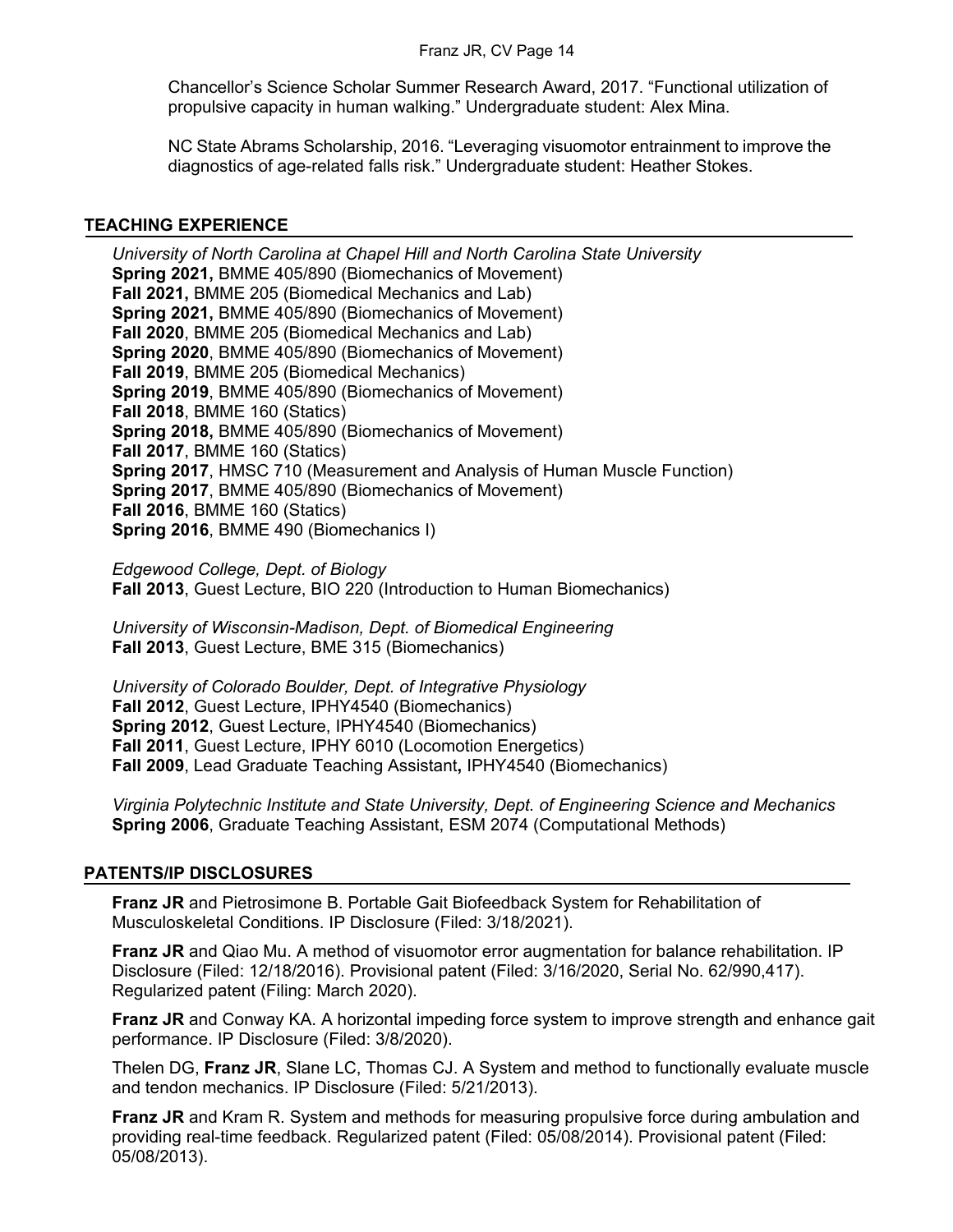# **MENTORING EXPERIENCE**

| <b>Post-Doctoral Trainees</b><br>Hoon Kim, Ph.D.<br>Rebecca Krupenevich, Ph.D.<br>Brian Selgrade, Ph.D.<br>*Current position: Assistant Professor, Westfield State<br>Mu Qiao, Ph.D.<br>*Current position: Assistant Professor, Louisiana Tech                                                                                                                                                                                                                                                                                                                                                                                                                                                                                                                                                | January 2020 - Present<br>January 2019 - Present<br>January 2018 - August 2019<br>August 2016 - February 2018                                                                                                                                                                                                                                                                                       |
|-----------------------------------------------------------------------------------------------------------------------------------------------------------------------------------------------------------------------------------------------------------------------------------------------------------------------------------------------------------------------------------------------------------------------------------------------------------------------------------------------------------------------------------------------------------------------------------------------------------------------------------------------------------------------------------------------------------------------------------------------------------------------------------------------|-----------------------------------------------------------------------------------------------------------------------------------------------------------------------------------------------------------------------------------------------------------------------------------------------------------------------------------------------------------------------------------------------------|
| <b>Doctoral Students</b><br>Emily Eichenlaub, UNC/NCSU Biomedical Engineering<br>Andrew Shelton, UNC/NCSU Biomedical Engineering<br>Richard Pimentel, UNC/NCSU Biomedical Engineering<br>Mandy Munsch, UNC/NCSU Biomedical Engineering<br>William Clark, UNC/NCSU Biomedical Engineering<br>*Current position: Post-Doctoral Fellow<br><b>Brown University</b><br>Katie Conway, UNC/NCSU Biomedical Engineering<br>*Current position: R&D Leadership Development Program<br><b>Siemens Healthineers</b>                                                                                                                                                                                                                                                                                       | Fall 2021 - Present<br>Fall 2020 - Present<br>Fall 2019 - Present<br>Fall 2018 - Present<br>Fall 2016 - Fall 2020<br>Fall 2016 - Spring 2020                                                                                                                                                                                                                                                        |
| Michael Browne, UNC/NCSU Biomedical Engineering<br>*Current position: Engineering Academic Coordinator<br><b>Teaching Assistant Professor</b><br>University of Illinois Urbana-Champaign                                                                                                                                                                                                                                                                                                                                                                                                                                                                                                                                                                                                      | Fall 2015 - Spring 2019                                                                                                                                                                                                                                                                                                                                                                             |
| <b>Master's Students</b><br>Andrew Marron, UNC/NCSU Biomedical Engineering<br>Jessica Thompson, UNC/NCSU Biomedical Engineering                                                                                                                                                                                                                                                                                                                                                                                                                                                                                                                                                                                                                                                               | Spring 2017 - Spring 2018<br>Fall 2015 - Spring 2017                                                                                                                                                                                                                                                                                                                                                |
| <b>Visiting Scholars</b><br>Yujin Kwon, UNIST, South Korea<br>Daniel Urrego, Universidad de Antioquia in Medellín, Colombia<br>Jeroen Waanders, University of Groningen<br>Sidney Baudendistel, University of Florida                                                                                                                                                                                                                                                                                                                                                                                                                                                                                                                                                                         | Spring 2022-Fall 2023<br><b>Fall 2021</b><br>Spring 2017 - Fall 2017<br>Summer 2019                                                                                                                                                                                                                                                                                                                 |
| <b>Doctoral Students (not chair)</b><br>Jaeho Jang (UNC Chapel Hill Human Movement Science)<br>Benjamin Shafer, Georgia Tech, Robotics<br>Bretta Fylstra, UNC/NCSU Biomedical Engineering<br>Ruth Stout, UNCG Kinesiology<br>Andy Alvarez, BU Rehabilitation Sciences<br>Qiang Zhang, UNC/NCSU Biomedical Engineering<br>Aaron Fleming, UNC/NCSU Biomedical Engineering<br>Hope Davis, UNC Chapel Hill Human Movement Science<br>Henry Shin, UNC/NCSU Biomedical Engineering<br>Andrea Brandt, UNC/NCSU Biomedical Engineering<br>Yue Wen, UNC/NCSU Biomedical Engineering<br>Jon Doering, UNC/NCSU Biomedical Engineering<br>FJ Goodwin, UNC Chapel Hill Human Movement Science<br>Brittney Luc, UNC Chapel Hill Human Movement Science<br>Carrie Francis, UW-Madison Biomedical Engineering | Spring 2021 - Present<br>Spring 2021 - Present<br>Spring 2019 - Present<br>Fall 2019 - Present<br>Fall 2019 - Present<br>Fall 2020 - Fall 2021<br>Fall 2019 - Fall 2021<br>Fall 2018 - Spring 2020<br>Spring 2018 - Spring 2019<br>Spring 2017 - Spring 2019<br>Fall 2016 - Spring 2019<br>Fall 2015 - Fall 2018<br>Fall 2016 - Spring 2018<br>Fall 2015 - Spring 3017<br>Spring 2013 - Spring 2016 |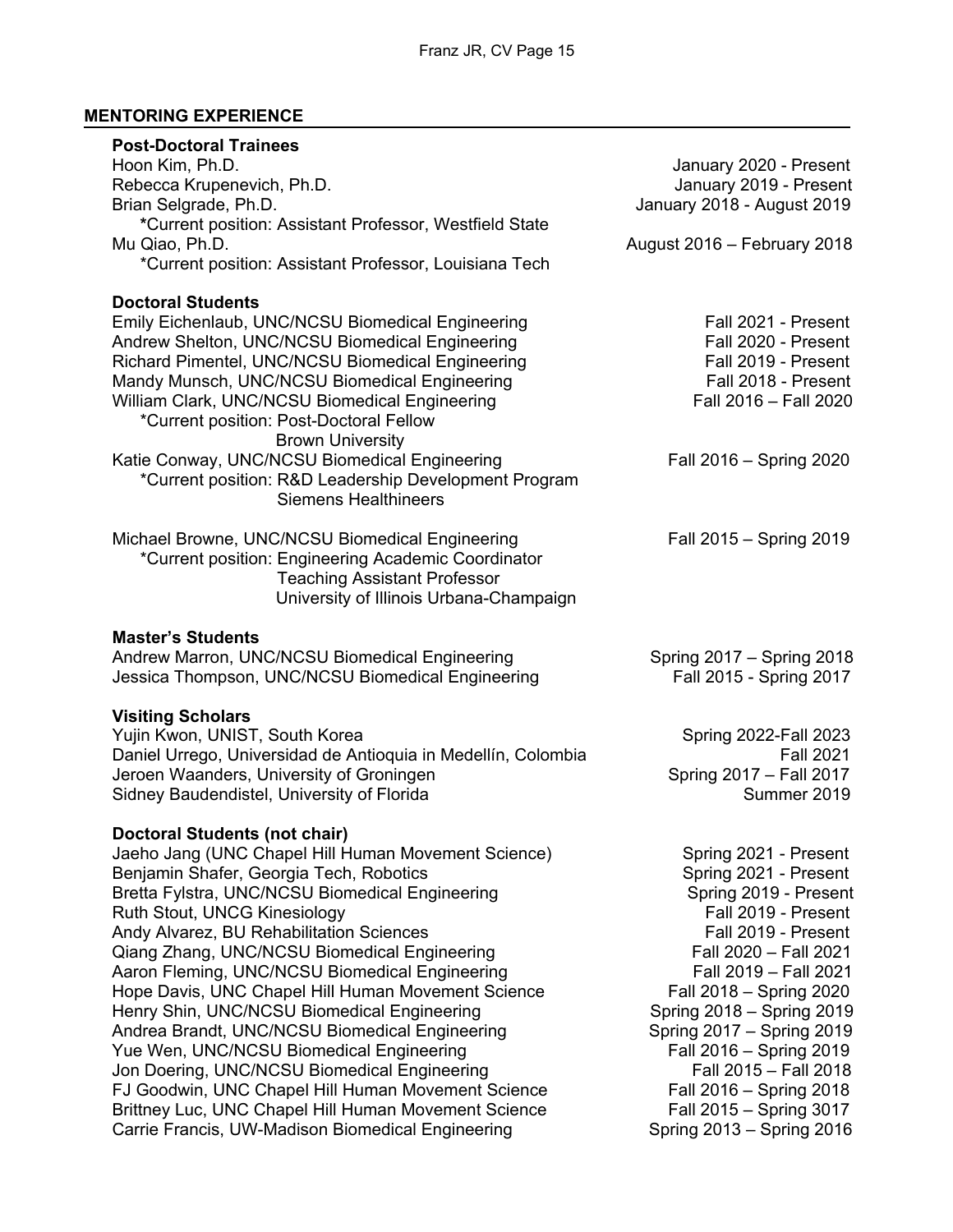# **Master's Students (not chair)**

Zoey Kearns, University of Memphis, Movement Sciences Fall 2020 - Present Jenny Maun, University of Nebraska Omaha, Biomechanics Spring 2020 - Present James McCall, UNC/NCSU Biomedical Engineering Fall 2017 – Summer 2019 Kristen Rasske, UW-Madison Biomedical Engineering Spring 2013 – Fall 2015

#### **Undergraduate Students**

Carly Rauch, UNC/NCSU Biomedical Engineering Spring 2022 - Present Kurumi Adachi, UNC/NCSU Biomedical Engineering Spring 2022 - Present Avantika Pandita, UNC/NCSU Biomedical Engineering Spring 2022 - Present Mateus Valdejao, UNC/NCSU Biomedical Engineering Fall 2021 - Present<br>Madison Wissman, UNC/NCSU Biomedical Engineering Fall 2021 - Present Madison Wissman, UNC/NCSU Biomedical Engineering Ellora McTaggart, UNC/NCSU Biomedical Engineering b Fall 2020 - Present Jordan Feldman, UNC/NCSU Biomedical Engineering b Fall 2020 - Present Callum Funk, UNC/NCSU Biomedical Engineering<sup>a,b</sup> Spring 2020 - Present Maggie Wagner, UNC/NCSU Biomedical Engineering Fall 2019 - Present Meaghan Quinn, UNC/NCSU Biomedical Engineering<sup>b</sup> Fall 2019 – Spring 2021<br>Arya Pontula, UNC/NCSU Biomedical Engineering<sup>b</sup> Fall 2018- Fall 2020 Arya Pontula, UNC/NCSU Biomedical Engineering<sup>b</sup> Noah Pieper, UNC/NCSU Biomedical Engineering<sup>a,b</sup> Fall 2018- Fall 2021 Gabriela Diaz, UNC/NCSU Biomedical Engineering<sup>a,b</sup> Spring 2019 - Spring 2020 Keyaira Crudup, UNC/NCSU Biomedical Engineering<sup>a,b</sup> Fall 2018 - Spring 2020 Nathan Lehr, UNC/NCSU Biomedical Engineering<sup>b</sup> Summer 2018 - Spring 2020 Sam Vinogradov, UNC/NCSU Biomedical Engineering Spring 2018 - Spring 2020 Marcus Childs, UNC/NCSU Biomedical Engineering<sup>a,b</sup> Spring 2018 - Spring 2019<br>Jackson Richards, UNC/NCSU Biomedical Engineering<sup>a,b</sup> Spring 2017 - Spring 2019 Jackson Richards, UNC/NCSU Biomedical Engineering<sup>a,b</sup> Sarah Fickey, UNC/NCSU Biomedical Engineering<sup>a,b</sup> Spring 2017- Spring 2018 Hannah McKenney, UNC/NCSU Biomedical Engineering<sup>a,b</sup> Spring 2016 - Spring 2018 Ashish Khanchandani, UNC (Quantitative Biology)<sup>a,b</sup> Spring 2016 - Spring 2018 Randall Bissette, UNC/NCSU Biomedical Engineering<sup>a,b</sup> Fall 2015 - Fall 2017 Alex Mina, UNC/NCSU Biomedical Engineering Spring 2017 - Fall 2017 Maureen Desmond, UNC/NCSU Biomedical Engineering Fall 2016 - Spring 2017 Heather Stokes, UNC/NCSU Biomedical Engineering<sup>a,b</sup> Fall 2015 - Spring 2017 Rachel Lanzone, UNC/NCSU Biomedical Engineering Spring 2016 - Fall 2016 Michela Maletis, CU Boulder (Integrative Physiology)<sup>a,b</sup> Spring 2012<br>Alyse Kehler, CU Boulder (Integrative Physiology)<sup>b</sup> Fall 2011 - Spring 2012 Alyse Kehler, CU Boulder (Integrative Physiology)<sup>b</sup> Lauren MacDonald, CU Boulder (Integrative Physiology)<sup>b</sup> Fall 2011 - Spring 2012 Nicholas Lyddon, CU Boulder (Integrative Physiology)<sup>a,b</sup> Fall 2010 - Spring 2011<br>Corbyn Wierzbinski, CU Boulder (Integrative Physiology)<sup>a,b</sup> Spring 2010 - Spring 2011 Corbyn Wierzbinski, CU Boulder (Integrative Physiology)<sup>a,b</sup>

<sup>a</sup> Research resulted in peer-reviewed publication

**b** Research resulted in peer-reviewed conference abstract

#### **HONORS & AWARDS**

Joint Department of Biomedical Engineering, Service Achievement Award, 2022 UNC-Chapel Hill, Chapman Family Teaching Award, Winner, 2022 Journal of Biomechanics Award, American Society of Biomechanics, 2021 UNC-Chapel Hill, Chapman Family Teaching Award, Finalist, 2021 Academic Career Leadership Academy in Medicine (ACCLAIM) Program, 2019-2020 NIH Clinical Research Loan Repayment Program (LRP) Award, 2017-2019 Tanner Award for Excellence in Undergraduate Teaching, Nominee, 2018, 2019 National Academies Scientific Teaching Fellow, 2017-2018 NIH TIGRR (Training in Grantsmanship in Rehabilitation Research) Fellow, 2017 Young Scientist Post-Doctoral Award, American Society of Biomechanics, 2015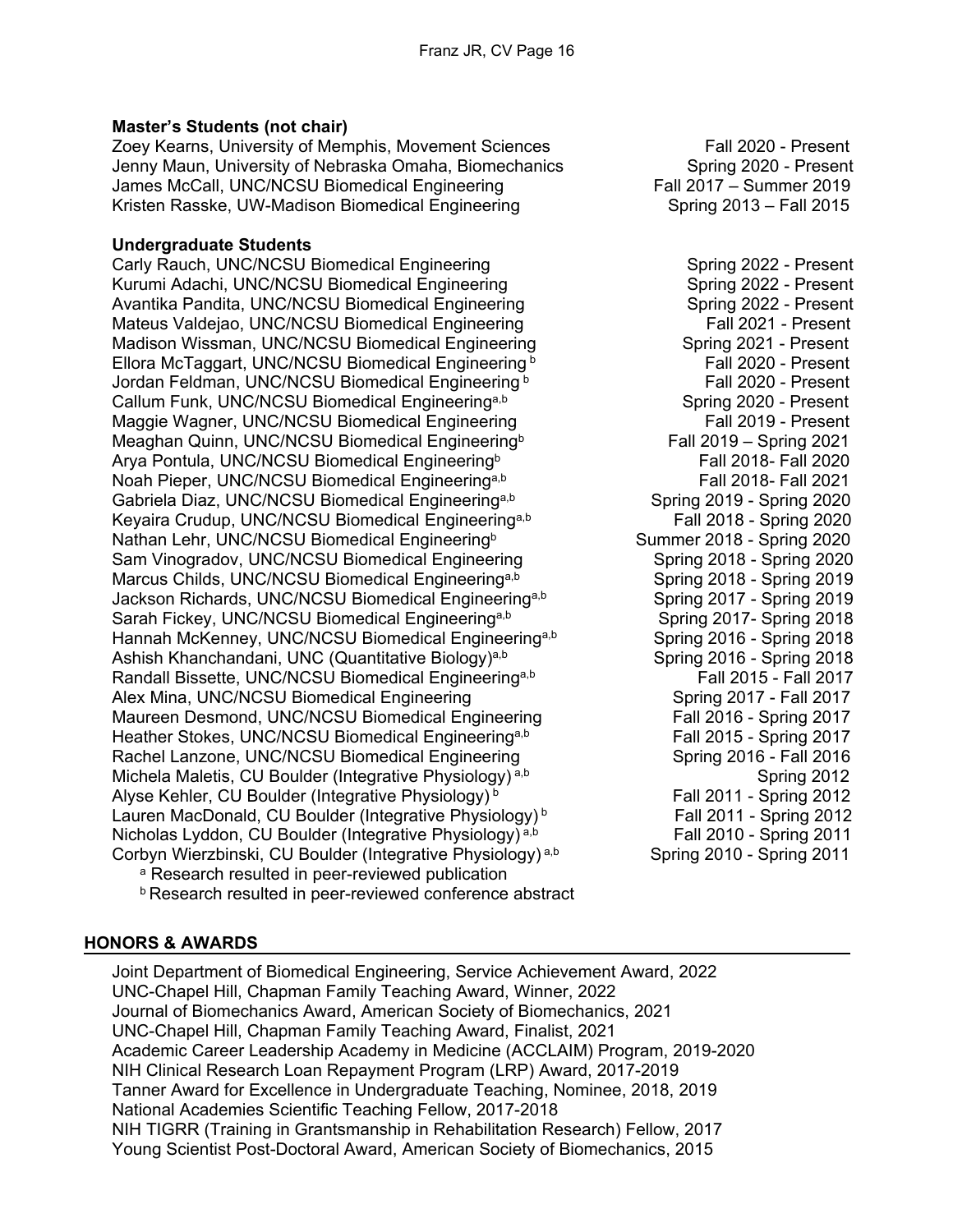New Investigator Award (Clinical/Applied Aging Research), UW-Madison Institute on Aging, 2013 Integrative Physiology Fellowship Travel Award, University of Colorado, 2012 Popular Choice Award finalist, American Society of Biomechanics Annual Meeting, 2011 Force & Motion Foundation Travel Scholarship, 2011 United Government of Graduate Students Academic Travel Award, University of Colorado, 2011 Graduate Student Grant-In-Aid, American Society of Biomechanics, 2010 Outstanding Senior Design Project, Engineering Science and Mechanics, Virginia Tech, 2004

#### **PROFESSIONAL SERVICE**

#### **Joint Department of Biomedical Engineering, UNC-Chapel Hill and NC State**

Department Well-being Liaison, Fall 2021 – Present Diversity Pipeline Committee, Fall 2020 – Present Graduate Curriculum Committee, Fall 2017 – Present Graduate Program Strategic Planning Core, Fall 2019 – Present Teaching Track Faculty Search Committee (Chair), Fall 2020 – Spring 2021 Member, BME Research Retreat Planning Committee, 2019 Abram's Scholarship Committee, 2016, 2019 Lucas Scholars Review Committee, 2020 Brand Identity and Strategic Communications Committee, 2016 Service Award Selection Committee, 2016

#### **Human Movement Science Program, UNC-Chapel Hill**

 Program Director Search Committee (Chair), Fall 2020 Biomechanics Curriculum Committee, Spring 2019

#### **College of Arts and Sciences, UNC-Chapel Hill**

Diversity Liaison, Department of Biomedical Engineering, Fall 2016 – Fall 2019

#### **School of Medicine, UNC-Chapel Hill**

Interviewer, M.D./Ph.D. Program Admissions, 2016, 2017, 2021 Committee Member, 5-Year Review, Department of Allied Health Sciences, August 2019

#### **UNC-Chapel Hill**

Member, Biomedical Sciences Institutional Review Board, 2018 – Present Natural Sciences Subcommittee, SURF Program, 2019

#### **Service to the Field**

Program Chair, North American Congress of Biomechanics, 2022 Associate Editor, Journal of Applied Biomechanics, November 2019 - Present Editorial Board Member, Journal of Applied Biomechanics, October 2017 – November 2019 Editor, Tendon Structure-Function Relationship in Health, Ageing and Injury. Frontiers in Bioengineering and Biotechnology. 2019.

Abstract Review Committee, International Society of Biomechanics Meeting, Spring 2019 External Examiner (Ph.D. Thesis), University of Queensland, Fall 2017 National Biomechanics Day, Executive Board Member, 2017 – 2018 Abstract Review Committee, 7<sup>th</sup> World Congress of Biomechanics, 2014 Moderator, Biomch-L Literature Update, 4/2013 – 7/2014

American Society of Biomechanics: Executive Board: Program Chair Elect (2021) and Program Chair (2022) Communications Committee, 2012-2017 Student Mentoring Program, 2015 - Present

Session Chair, Annual Meeting: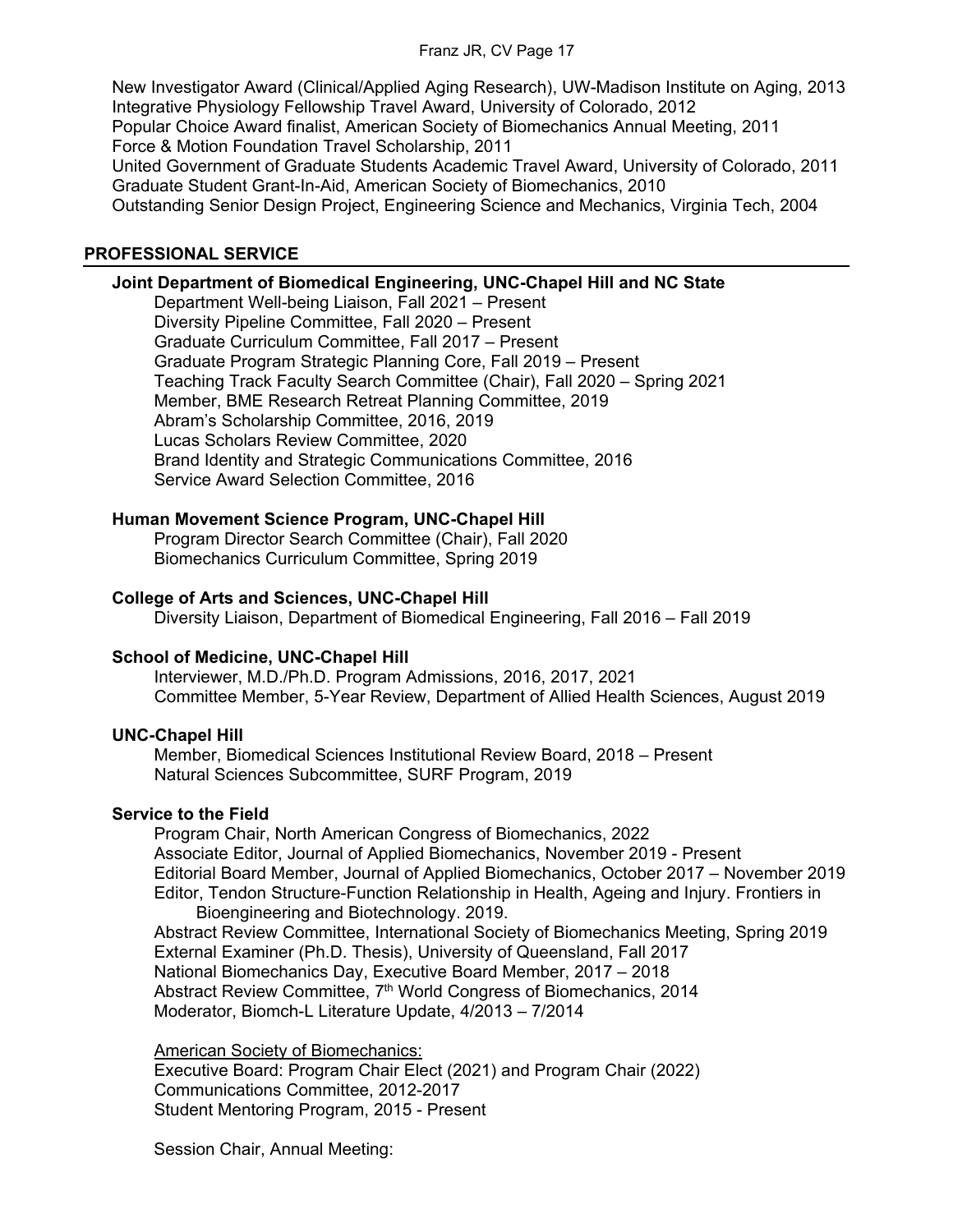2012 (Aging Symposium)

- 2013 (Instrumentation)
- 2015 (Aging and the neuromuscular control of walking)
- 2016 (Slips, trips, and falls)
- 2017 (Mechanics and control of walking)
- 2019 (Functional Analysis Using Ultrasound Imaging)

 Abstract Review Committee, Annual Meeting, 2013 - Aging Symposium organizer and co-chair, Annual Meeting, 2012 Student Advisory Committee, 1/2011 - 8/2012

#### Manuscript Reviewer:

Annals of Biomedical Engineering, ASME Journal of Biomechanical Engineering, Applied Bionics and Biomechanics, Clinical Biomechanics, Exercise and Sport Sciences Reviews Experimental Brain Research, Experimental Gerontology, Frontiers in Physiology, Gerontology, Gait & Posture, IEEE Transactions on Neural Systems and Biomedical Engineering, Journal of Applied Biomechanics, Journal of Applied Physiology, Journal of Biomechanics, Journal of Experimental Biology, Journal of Neurophysiology, Journal of Orthopedic Research, Journal of Science and Medicine in Sport, Medicine & Science in Sports & Exercise, Nature: Scientific Reports, PeerJ, PLoS One, Royal Society Interface, Scandinavian Journal of Medicine & Science in Sports

#### Grant Reviewer:

2022 US-Israel Binational Science Foundation, March 2022 2021 ZDC1 SRB-E 26 L, Hearing and Balance, NIH/NIDCD, June 2021 2021 ZAG1 ZIJ-5 (M1), Aging and Balance, NIH/NIA, February 2021 2021 ZGM1 RCB-W, Special Emphasis Panel, NIH/NIGMS, November 2020 Integrative Science and Engineering Center, University of Dayton, February 2020 Precision Health Program Investigator Awards, University of Michigan, October 2019 German Academic Exchange Service (Post-Doctoral Fellowships), November 2018 ETH Zurich Research Commission (Post-Doctoral Fellowships), October 2018 Early Career Reviewer program, NIH Center for Scientific Review (CSR), 2017- Present Remote Referee, Research Foundation - Flanders (Belgium), May 2013, May 2018

#### **SOCIETY MEMBERSHIPS**

American Society of Biomechanics International Society of Biomechanics American Association for the Advancement of Science

#### **INVITED SEMINARS AND SYMPOSIA**

In Vivo Imaging, Muscle Neuromechanics, and Rehabilitation for OA Prevention. Osteoarthritis Action Alliance. December 2021.

A Mechanism-Based Approach to Rehabilitation Engineering for Safe and Independent Mobility in Older Adults. Plenary Talk: IEEE MHS2021(Micro-nano Mechatronics and Human Science). Nagoya, Japan. December 2021.

The mechanical and metabolic consequences of aging effects on muscle-tendon units powering locomotion: moving beyond observational inquiry. NIA workshop: Causes & consequences of age-related changes in gait biomechanics. September 2021.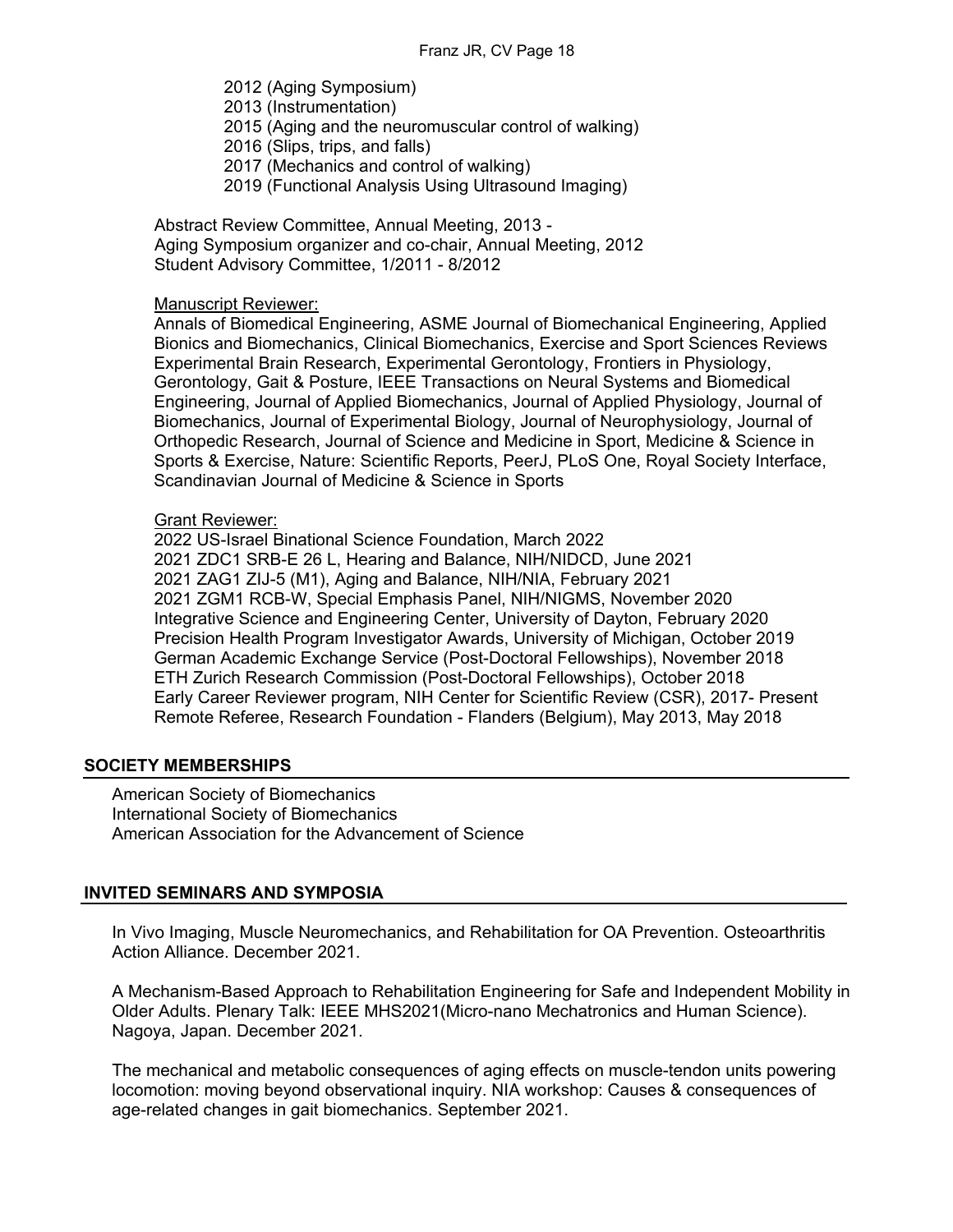A mechanism-based approach to diagnostics and rehabilitation to preserve safe and independent mobility in older adults. Department of Mechanical and Aerospace Engineering. University of Central Florida. March 2021.

Mechanics, Energetics, and Stability: Modifiable factors to preserve independent mobility in old age. Department of Kinesiology and Applied Physiology. University of Delaware. February 2020.

Mechanics, Energetics, and Stability: Modifiable factors to preserve independent mobility in old age. Department of Biomechanics. University of Nebraska Omaha. October 2019.

Mechanics, Energetics, and Stability: Modifiable factors to preserve independent mobility in old age. Department of Integrative Physiology. University of Colorado Boulder. November 2019.

Improving our understanding of the origins and functional consequences of Achilles subtendon sliding in walking. In: Integrating multi-scale approaches to tendon biomechanics. International Society of Biomechanics. Calgary, AB (Canada). August 2019.

Central and Peripheral Control of Balance in Older adults. NIA/NIDCD Workshop. Bethesda, MD. April 2019.

Harnessing the potential of rehabilitative technology to enhance mobility and prevent falls. John. A Paulson School of Engineering and Applied Sciences + Wyss Institute for Biologically Inspired Engineering, Harvard University. April 2019.

Harnessing the potential of rehabilitative technology to enhance mobility and prevent falls. Kinesiology and Community Health Colloquium Series. University of Illinois at Urbana-Champaign. November 2018.

Muscle and tendon – a complicated friendship. American Society of Biomechanics Annual Meeting. Rochester, MN. August 2018.

Dynamic medical imaging techniques for biomechanics systems. 8th World Congress of Biomechanics. Dublin, Ireland. July 2018.

Diagnosing and treating deficits in propulsion to improve walking after stroke - Clinical and technological advances (Symposium II). APTA Combined Sections Meeting. New Orleans, LA. February 2018.

Aging effects on the neuromechanics of gait and balance control. Department of Kinesiology Symposium. Pennsylvania State University. February 2018.

Diagnosing and treating deficits in propulsion to improve walking after stroke - Clinical and technological advances (Symposium I). American Congress of Rehabilitation Medicine. Atlanta, GA. October 2018.

Aging effects on the neuromechanics of gait and balance control. Division of Geriatrics Seminar Series. University of North Carolina at Chapel Hill. Chapel Hill, NC. July 2017.

The biomechanics and neural control of locomotor performance in old age. Motor Behavior Research Network Seminar. University of North Carolina Greensboro. Greensboro, NC. May 2017.

The biomechanics and neural control of locomotor performance in old age. Department of Orthopaedics Grand Rounds. University of North Carolina at Chapel Hill. Chapel Hill, NC. April 2017.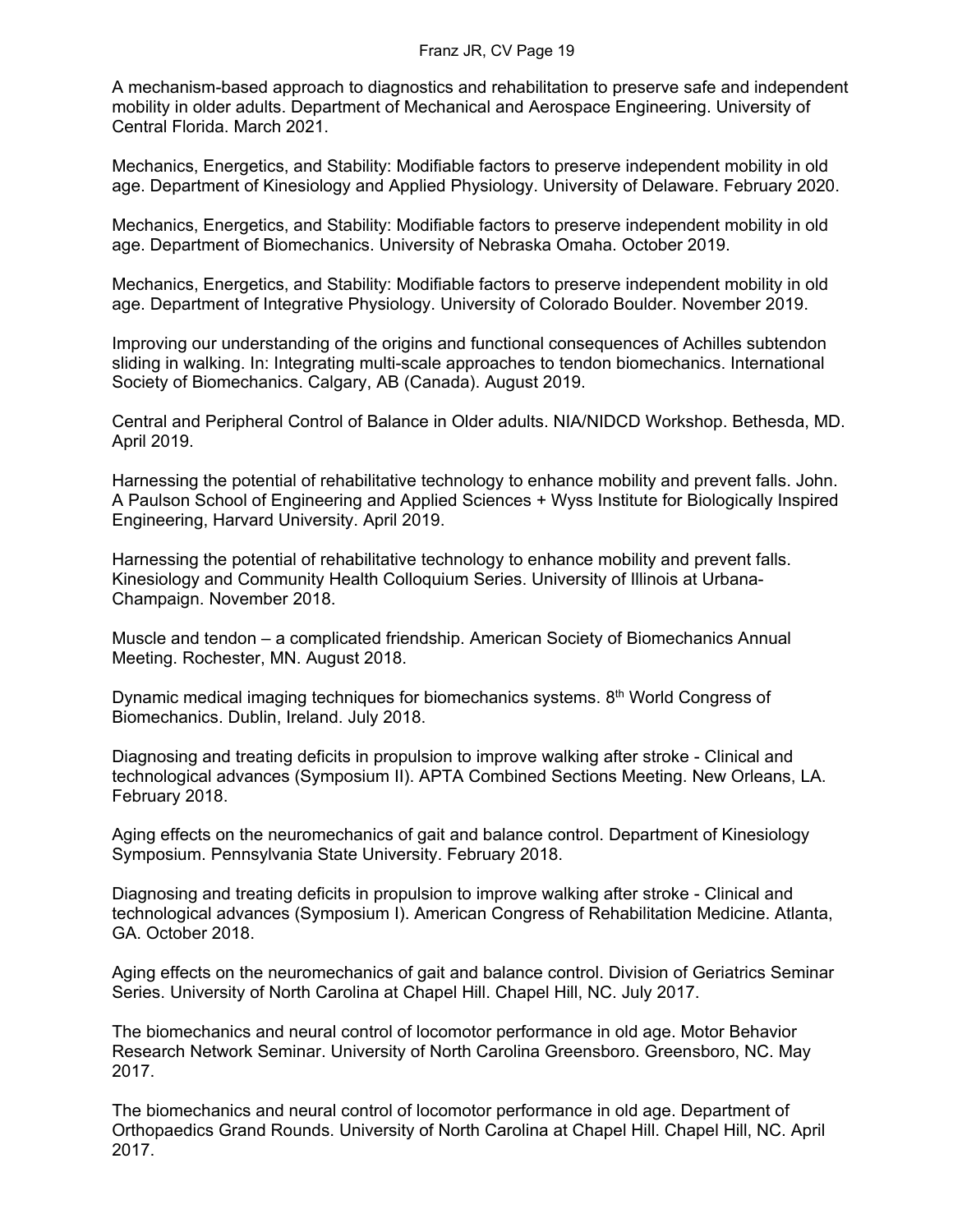Structure, function, and control of the aging musculoskeletal system during locomotion. Department of Physical Therapy and Human Movement Sciences Grand Rounds. Northwestern University. Chicago, IL. November 2016.

Aging effects on the structure, function, and control of the human musculoskeletal system during locomotion. Human Movement Science Seminar Series. University of North Carolina at Chapel Hill. Chapel Hill, NC. October 2016

The neuromuscular biomechanics of aging: new insights and their clinical implications. Department of Kinesiology and Nutrition Seminar. University of Illinois at Chicago. Chicago, IL. January 2015.

The neuromuscular biomechanics of aging: new insights and their clinical implications. Joint Department of Biomedical Engineering Seminar. University of North Carolina and North Carolina State University. Chapel Hill, NC. January 2015.

The neuromuscular biomechanics of aging: new insights and their clinical implications. School of Kinesiology Seminar. University of Michigan. Ann Arbor, MI. November 2014.

The underutilized propulsive reserve of older adults during walking. UW-Madison Interface Colloquium (Science, Technology, and Society). University of Wisconsin. Madison, WI. October 2013.

The loss of walking ability with age: moving beyond muscle weakness. Dept. of Kinesiology Seminar. University of Wisconsin. Madison, WI. October 2013.

The biomechanics of advanced age: insights gained from older adults walking uphill. Dept. of Mechanical Engineering Lindbergh Lecture Series. University of Wisconsin. Madison, WI. March 2013.

How does age affect individual leg mechanics during uphill and downhill walking? Symposium: Effects of aging on the biomechanics and energetics of gait. American Society of Biomechanics Annual Meeting. Gainesville, FL. August 2012.

Aging and the biomechanics of uphill and downhill walking. Neuromuscular Biomechanics Seminar. University of Wisconsin. Madison, WI. June 2012.

Opportunities for student involvement in ASB. Student Event. American Society of Biomechanics Annual Meeting. Long Beach, CA. August 2011.

Methods in human movement analysis. University of Virginia Running Medicine Conference. Charlottesville, VA. March 2007.

# **CONFERENCE ABSTRACTS**

Wagner MM, Clark WH, **Franz JR**. The aging Achilles tendon: model-predicted changes in calf muscle neuromechanics. North American Congress on Biomechanics. Ottawa, Canada. August 2022 (Submitted).

Shelton AD, McTaggart EM, Allen JL, Mercer VS, Crenshaw JR, **Franz JR**. Susceptibility to walking balance perturbations may generalize across contexts. North American Congress on Biomechanics. Ottawa, Canada. August 2022 (Submitted).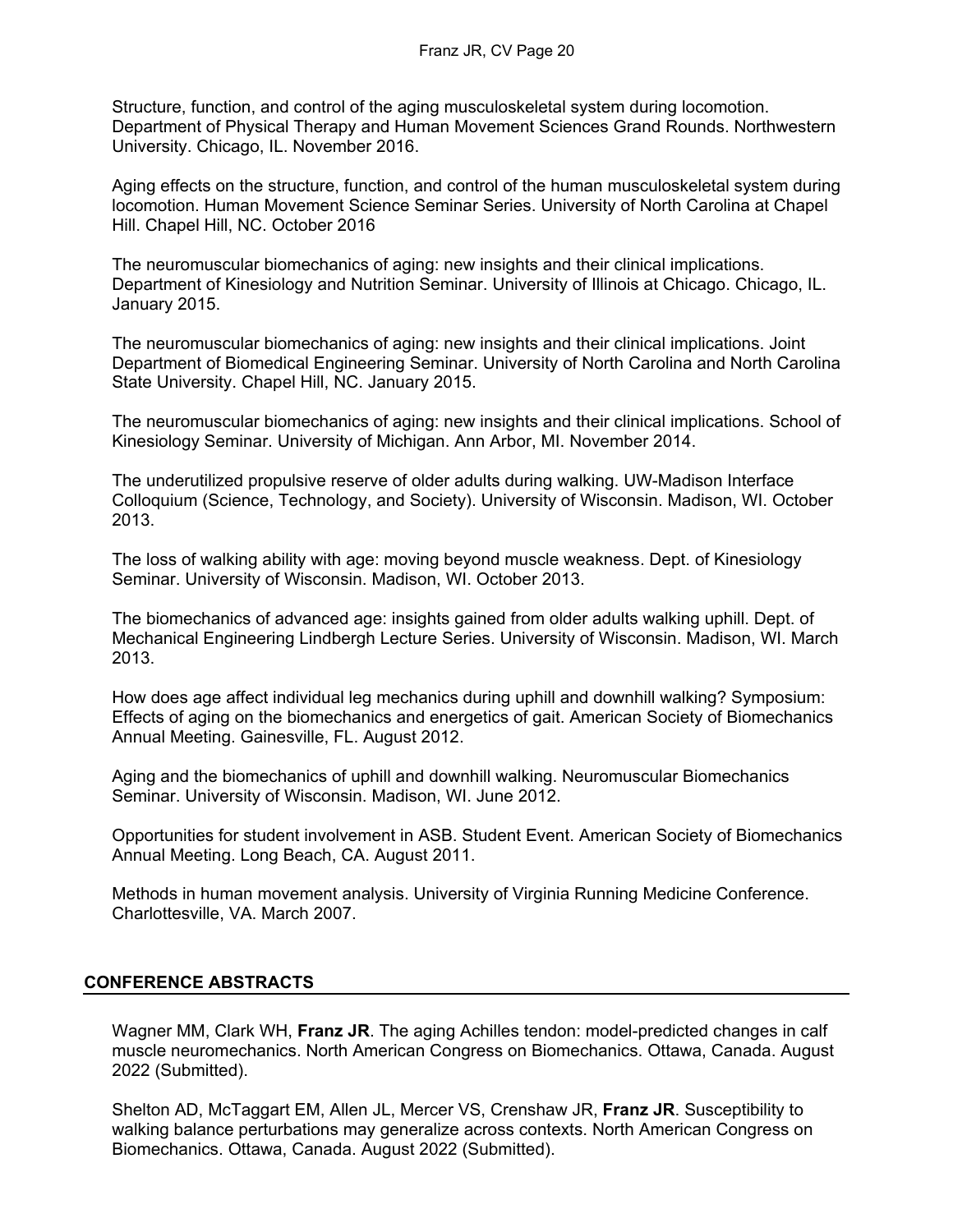Cone SG, Kim H, **Franz JR**, Thelen DG, High-field MRI analysis of the 3D geometry of the triplebundle Achilles tendon. North American Congress on Biomechanics. Ottawa, Canada. August 2022 (Submitted).

Pimentel R, Armitano-Lago C, Pietrosimone BG, **Franz JR**. Efficacy of in-sole sensors to detect limb loading changes using biofeedback. North American Congress on Biomechanics. Ottawa, Canada. August 2022 (Submitted).

Maddox GT, Carey HD, Shelton AD, Mercer VS, Crenshaw JR, **Franz JR**, Allen JL. Muscle coordination complexity across different locomotor tasks in young adults. North American Congress on Biomechanics. Ottawa, Canada. August 2022 (Submitted).

Pimentel R, Kiefer AW, **Franz JR**. Increasing kinematic fidelity improves predictions of walking metabolic cost. North American Congress on Biomechanics. Ottawa, Canada. August 2022 (Submitted).

Kim H, Shelton AS, Chilton L, **Franz JR**. The effects of walking related fatigue on EMG mean frequency and response to balance perturbations. North American Congress on Biomechanics. Ottawa, Canada. August 2022 (Submitted).

Kim H, Clark WH, **Franz JR**. Does age affect the association between gastrocnemius EMG frequency and contractile mechanics during walking? North American Congress on Biomechanics. Ottawa, Canada. August 2022 (Submitted).

Duque Urrego D, Pimentel RE, **Franz JR**. Kinematic and kinetic determinants of limb force and preferred speed during self-paced walking. North American Congress on Biomechanics. Ottawa, Canada. August 2022 (Submitted).

Munsch AE, Evans-Pickett A, Davis-Wilson H, Pietrosimone B, Roth JD, **Franz JR**. Limb underloading transmits less dynamic tibiofemorial contact forces after ACLR. North American Congress on Biomechanics. Ottawa, Canada. August 2022 (Submitted).

McTaggart EM, Shelton AD, Allen JL, Mercer VS, Crenshaw JR, **Franz JR**. Does locomotor reaction time generalize between gait imitation and walking? North American Congress on Biomechanics. Ottawa, Canada. August 2022 (Submitted).

Krupenevich RL, Sawicki GS, **Franz JR**. Linking walking economy and the metabolic cost of isometric plantarflexor action. North American Congress on Biomechanics. Ottawa, Canada. August 2022 (Submitted).

Funk CJ, Krupenevich RL, **Franz JR**. The effect of distal foot posture on gait biomechanics, energetics, and triceps surae muscle activation. North American Congress on Biomechanics. Ottawa, Canada. August 2022 (Submitted).

Eichenlaub E, Duque Urrego D, Sapovadia S, Allen J, Mercer V, Crenshaw J, **Franz JR.** The neuromechanics of anticipated and unanticipated walking balance perturbations. North American Congress on Biomechanics. Ottawa, Canada. August 2022 (Submitted).

Carey HD, Maddox GT, Shelton AD, Mercer VS, Crenshaw JR, **Franz JR**, Allen JL. Young adults recruit a task-specific motor module during lateral precision stepping. North American Congress on Biomechanics. Ottawa, Canada. August 2022 (Submitted).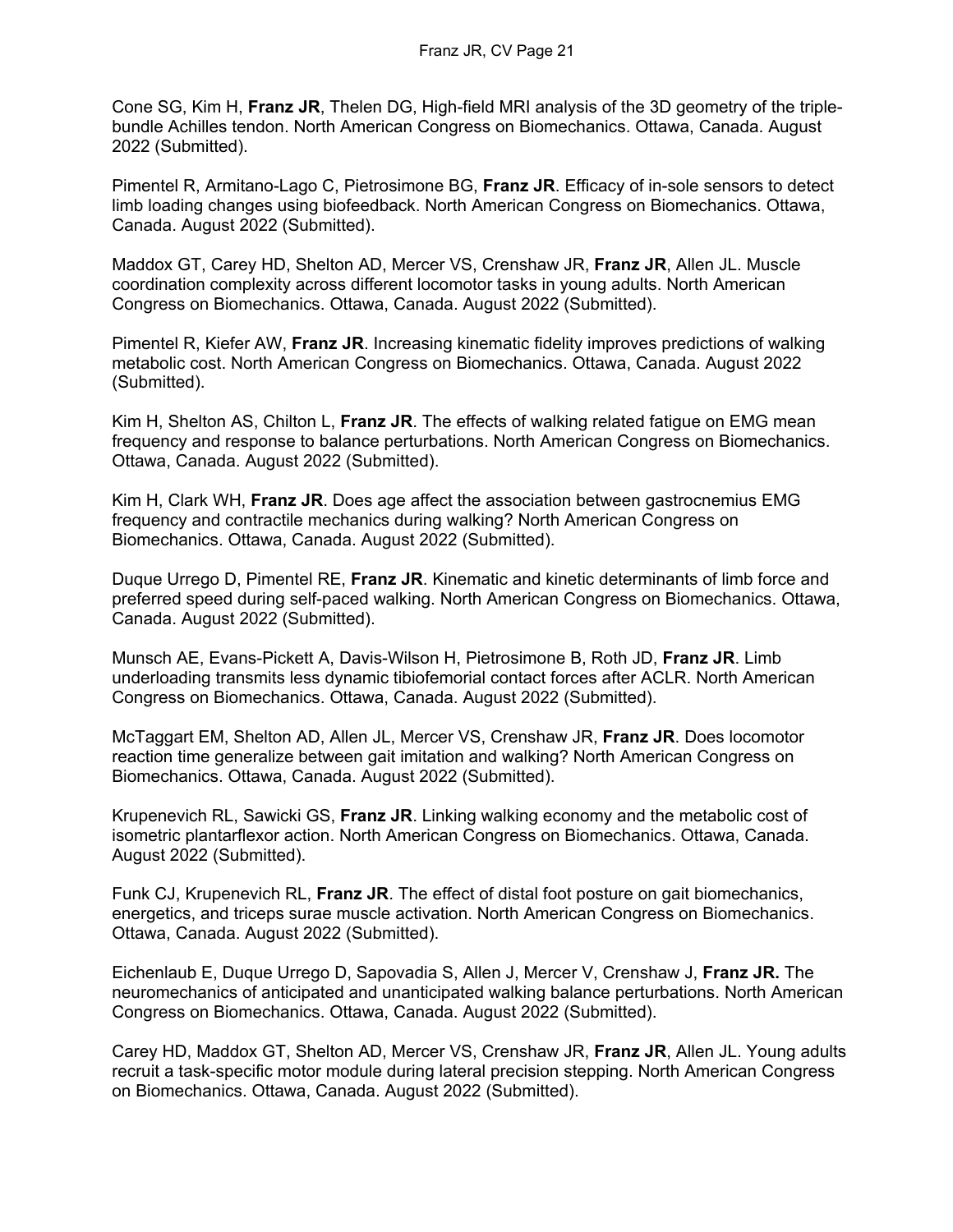Spangler H, Lynch D, Worth A, **Franz JR**, Krupenevich RL, Kim H, Conway K, Batsis JA. Correlations between gastrocnemius cross-sectional area and physical function in older adults. American Gerontological Society. Orlando, FL. May 2022.

Armitano-Lago C, Davis-Wilson HC, Evans-Picket A, Lisee C, Kershner CE, Blackburn JT, **Franz JR**, Kiefer AW, Nissman D, Pietrosimone B. More regular gait patterns associate with worse femoral cartilage composition following anterior cruciate ligament reconstruction. American College of Sports Medicine. San Diego, CA. June 2022.

Lisee C, Evans-Pickett A, Davis-Wilson H, Longobardi L, **Franz JR**, Munsch A, Pietrosimone B, Delayed Biochemical Joint Tissue Response to Loading is Associated with Femoral Cartilage Composition Post-ACL Reconstruction. American College of Sports Medicine. San Diego, CA. June 2022.

Kearns ZC, Krupenevich R, **Franz JR**, Powell DW, Paquette MR, Resistance training for middleaged runners: can we put a 'pep in their step'? American College of Sports Medicine. San Diego, CA. June 2022.

Evans-Pickett A, Davis-Wilson H, Munsch A, Blackburn JT, **Franz JR**, Pietrosimone BG. Realtime Biofeedback Elicits Bilateral Changes in Gait Biomechanics in Patients with Anterior Cruciate Ligament Reconstruction. American College of Sports Medicine. San Diego, CA. June 2022.

Wikstrom EA, Cain MS, Song K, Migel K, Jang J, Fin FC, Pietrosimone BG, Blackburn JT, **Franz JR**. Two-week Plantar Massage but not Ankle Joint Mobilization Intervention Reduces Visual Reliance in those with Chronic Ankle Instability. National Athletic Trainers' Association. Philadelphia, PA. June 2022.

Jang J, Pietrosimone BG, Lin FC, **Franz JR**, Wikstrom EA. Impulse Variability During Walking Higher in those with Chronic Ankle Instability. National Athletic Trainers' Association. Philadelphia, PA. June 2022.

White LT, Papachatzis N, **Franz JR**, Takahashi KZ. Shoe insole stiffness modification to augment walking in older adults. Rocky Mountain Regional American Society of Biomechanics Meeting. Estes Park, CO. April 2022.

Armitano-Lago C, Evans-Picket A, Davis-Wilson HC, Munsch A, **Franz JR**, Blackburn JT, Pietrosimone B. Patterns of gait variability are similar between adolescent and adult patients with ACLR. ACL Research Retreat IX. Greensboro, NC. March 2022.

Ahuja S and **Franz JR**. The metabolic cost of walking balance control and adaptation in young adults. Association of Academic Physiatrists. New Orleans, LA. February 2022.

Migel KG, Cain MS, Pietrosimone BG, Blackburn JT, **Franz JR**, Song K, Jang J, Wikstrom EA. Impact of Manual Therapy on Landing Kinematics and Kinetics in People with Chronic Ankle Instability. APTA Combined Sections Meeting. San Antonio, TX. February 2022.

Funk CJ, Krupenevich RL, Sawicki GS, **Franz JR**. Exploring the functional boundaries and metabolism of triceps surae force-length relations during walking. American Society of Biomechanics Annual Meeting. Atlanta, GA. August 2021. (Virtual/covid-19). \*Winner: Journal of Biomechanics Award

Ahuja S and **Franz JR**. The metabolic cost of walking balance control and adaptation in young adults. American Society of Biomechanics Annual Meeting. Atlanta, GA. August 2021. (Virtual/covid-19).

\*Finalist: Journal of Biomechanics Award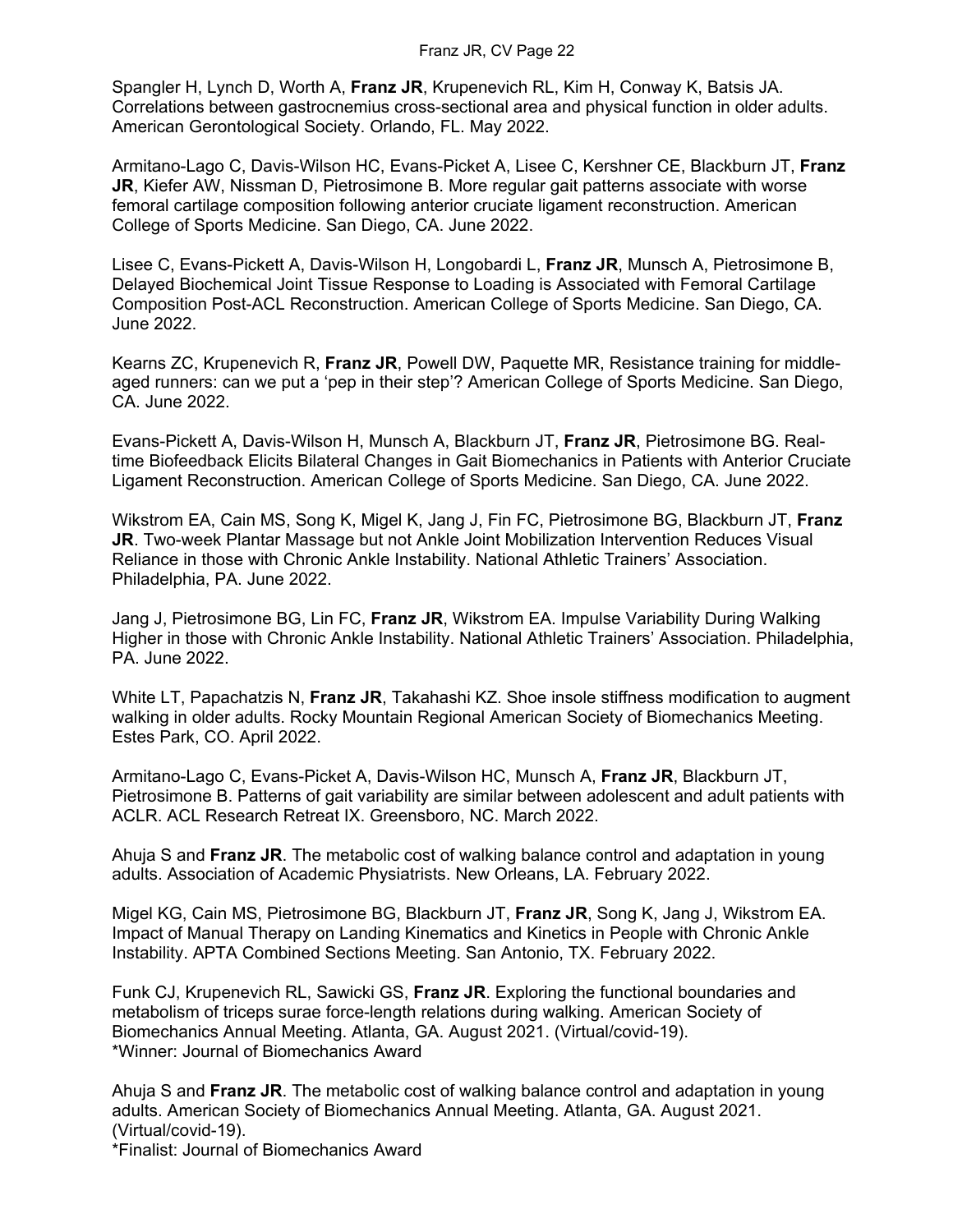Baudendistel ST, **Franz JR**, Hass CJ, Real-time biofeedback to increase propulsive force in individuals with Parkinson's disease. American Society of Biomechanics Annual Meeting. Atlanta, GA. August 2021. (Virtual/covid-19).

Baudendistel ST, Pappas M, Schmitt A, **Franz JR**, Hass CJ, Preliminary effects of propulsive force biofeedback training on overground walking in individuals with Parkinson's disease. American Society of Biomechanics Annual Meeting. Atlanta, GA. August 2021. (Virtual/covid-19).

Beck ON, Schroeder JN, Trejo LH, **Franz JR**, Sawicki GS. Relatively shorter muscle fascicles increase the metabolic cost of cyclic force production. American Society of Biomechanics Annual Meeting. Atlanta, GA. August 2021. (Virtual/covid-19).

Clark WH and **Franz JR**. Age-related changes to triceps surae muscle-subtendon interaction dynamics during walking. American Society of Biomechanics Annual Meeting. Atlanta, GA. August 2021. (Virtual/covid-19).

Elie OS, **Franz JR**, Selgrade BP. Optical flow perturbation effects on standing balance in people with multiple sclerosis. American Society of Biomechanics Annual Meeting. Atlanta, GA. August 2021. (Virtual/covid-19).

Kim H and **Franz JR**. Age-related differences in calf muscle recruitment strategies in the timefrequency domain during walking as a function of task demand. American Society of Biomechanics Annual Meeting. Atlanta, GA. August 2021. (Virtual/covid-19).

Krupenevich RL, Takahashi KZ, Kashefsky HE, **Franz JR**. Interaction between soleus and plantar intrinsic muscle length points to a structural transmission between the human foot and ankle. American Society of Biomechanics Annual Meeting. Atlanta, GA. August 2021. (Virtual/covid-19).

Munsch AE, Quinn ME, Pietrosimone B, **Franz JR**. Increased vastus lateralis activation at faster walking speeds preserves strut-like muscle mechanical behavior. American Society of Biomechanics Annual Meeting. Atlanta, GA. August 2021. (Virtual/covid-19).

Pimentel RE, Feldman JN, Lewek MD, **Franz JR**. Novel clamp protocol examines case-effect relations between propulsive force, walking speed, and cost of transport. American Society of Biomechanics Annual Meeting. Atlanta, GA. August 2021. (Virtual/covid-19).

Pimentel RE and **Franz JR**. Does push-off intensity mediate the effects of tendon stiffness on walking metabolism? American Society of Biomechanics Annual Meeting. Atlanta, GA. August 2021. (Virtual/covid-19).

Shelton AD and **Franz JR**. Design of a laser-guided precision stepping system for gait and balance research. American Society of Biomechanics Annual Meeting. Atlanta, GA. August 2021. (Virtual/covid-19).

Shelton AD, Mctaggart EM, Allen JL, Mercer VS, **Franz JR**. Slowing down to preserve balance in the presence of optical flow perturbations. American Society of Biomechanics Annual Meeting. Atlanta, GA. August 2021. (Virtual/covid-19).

Clark WH and **Franz JR**. Age-related changes to triceps surae muscle-subtendon interaction dynamics during walking. International Society of Biomechanics Meeting. Stockholm, Sweden. July 2021.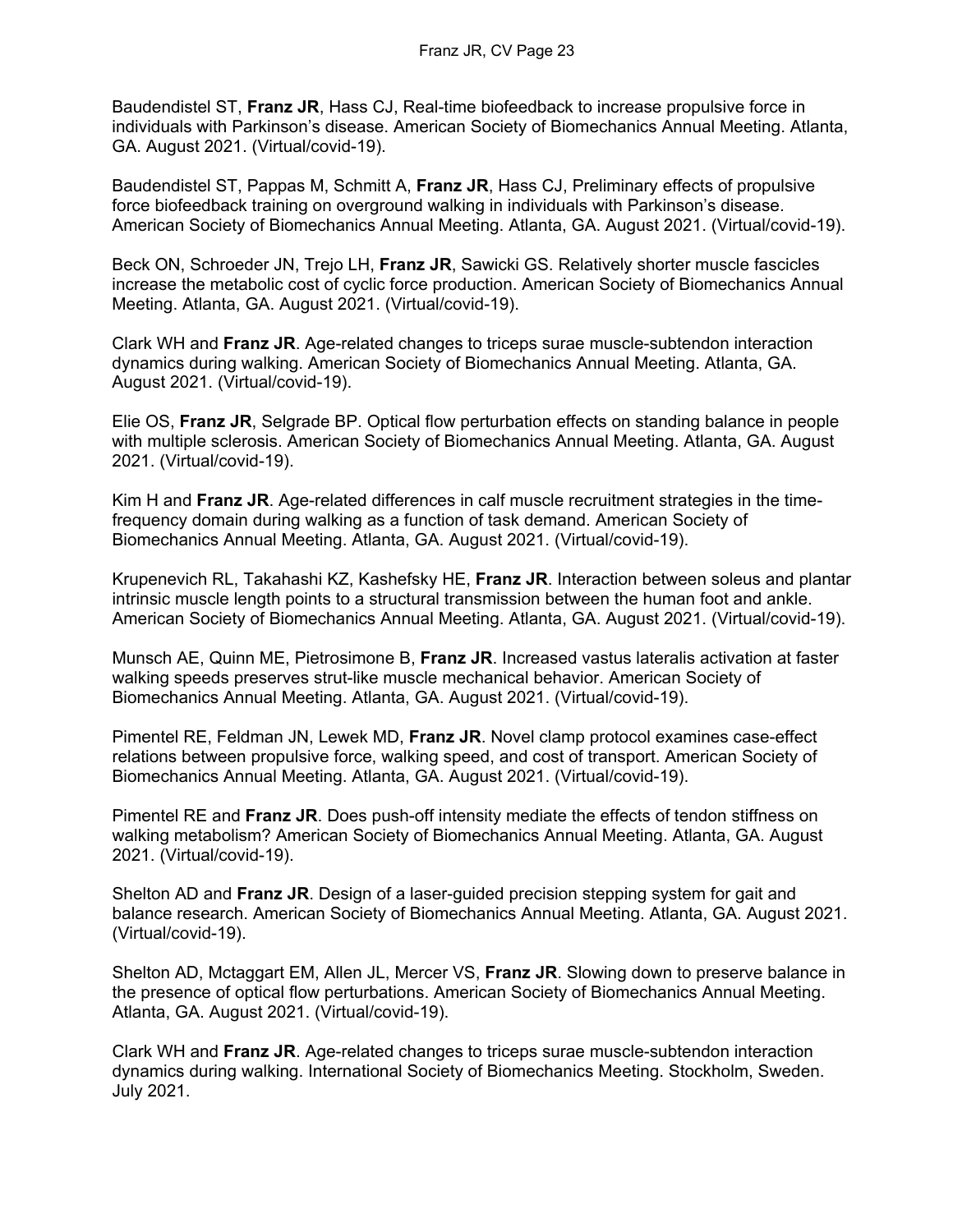Krupenevich RL, Funk CJ, **Franz JR**. Automated analysis of medical gastrocnemius muscletendon junction displacements in healthy young adults using deep neural networks. International Society of Biomechanics Meeting. Stockholm, Sweden. July 2021.

Munsch AE, Evans-Pickett A, Davis-Wilson H, Pietrosimone P, **Franz JR**. Effects of ACL reconstruction on *in* vivo quadriceps contractile behavior and association with knee joint biomechanics. International Society of Biomechanics Meeting. Stockholm, Sweden. July 2021.

Pimentel RE, Feldman JN, Lewek MD, **Franz JR**. Novel clamp protocol examines cause-effect relations between propulsive force, walking speed, and cost of transport. International Society of Biomechanics Meeting. Stockholm, Sweden. July 2021.

Beck ON, Schroeder JN, Trejo LH, **Franz JR**, Sawicki GS. Relatively shorter muscle lengths increase the metabolic rate of cyclic force production. International Society of Biomechanics Meeting. Stockholm, Sweden. July 2021.

Davis-Wilson HC, Pfeiffer SJ, Evans-Pickett A, **Franz JR**, Blackburn JT, Pietrosimone B. Femoral Cartilage Ultrasound Imaging Associates with T1rho Magnetic Resonance Imaging Following Anterior Cruciate Ligament Reconstruction. American College of Sports Medicine Annual Meeting, Washington DC. May 2021. (Virtual/covid-19).

Selgrade BP, Plummer P, **Franz JR**, Susceptibility to optical flow balance perturbations in older adults prevails despite cognitive distraction. American Society of Biomechanics Annual Meeting. Atlanta, GA. August 2020. (Virtual/covid-19).

Pimentel RE, Pieper NL, Clark WH, **Franz JR**. Individual muscle metabolic energy costs associated with modifying propulsive forces in human walking. American Society of Biomechanics Annual Meeting. Atlanta, GA. August 2020. (Virtual/covid-19).

Clark WH, Pimentel RE, **Franz JR**. Imaging and simulation of inter-muscular triceps surae contributions to forward propulsion during walking. American Society of Biomechanics Annual Meeting. Atlanta, GA. August 2020. (Virtual/covid-19).

Conway KA, Crudup KLE, Lewek M, **Franz JR**. The effects of a 6-week horizontal impeding force training on push-off intensity in older adults. American Society of Biomechanics Annual Meeting. Atlanta, GA. August 2020. (Virtual/covid-19).

Williams A, Clark WH, Waanders J, **Franz JR**, Blemker S, A 3D computational model to simulate 2D ultrasound measurements of medial gastrocnemius architecture. American Society of Biomechanics Annual Meeting. Atlanta, GA. August 2020. (Virtual/covid-19).

Lehr NL, Clark WH, Lewek MD, **Franz JR**. The effects of triceps surae muscle stimulation on localized Achilles subtendon tissue displacements. American Society of Biomechanics Annual Meeting. Atlanta, GA. August 2020. (Virtual/covid-19).

Beck ON, Gosyne J, **Franz JR**, Sawicki GS. Shorter Muscle Activation Time Increases the Metabolic Rate of Cyclic Force Generation. American Society of Biomechanics Annual Meeting. Atlanta, GA. August 2020. (Virtual/covid-19).

Munsch AE, Roth JD, Pietrosimone B, **Franz JR**. The association between altered peak knee extensor moments and articular contact forces during walking. American Society of Biomechanics Annual Meeting. Atlanta, GA. August 2020. (Virtual/covid-19).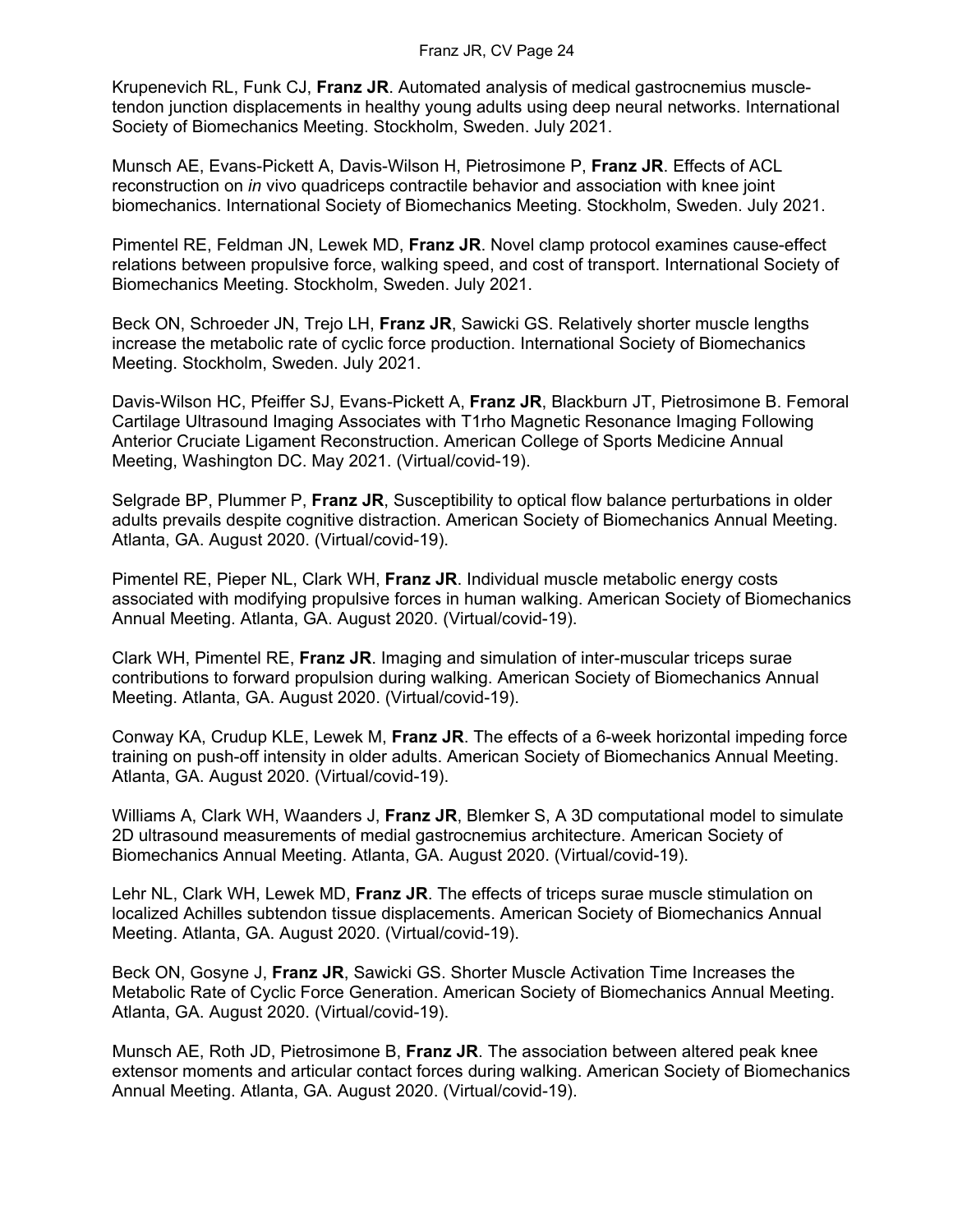Krupenevich RL, Ray SF, Clark WH, Takahashi KZ, Kashefsky HE, **Franz, JR**. The effects of age and locomotor demand on foot mechanics during walking. American Society of Biomechanics Annual Meeting. Atlanta, GA. August 2020. (Virtual/covid-19).

Krupenevich RL, Clark WH, Sawicki GS, **Franz JR**. Older adults overcome reduced triceps surae structural stiffness to preserve ankle joint quasi-stiffness during walking. American Society of Biomechanics Annual Meeting. Atlanta, GA. August 2020. (Virtual/covid-19).

Pieper NL, Baudendistel ST, Hass CJ, Diaz GB, Krupenevich RL, **Franz JR**. The metabolic and mechanical consequences of altered propulsive force generation in walking. American Society of Biomechanics Annual Meeting. Atlanta, GA. August 2020. (Virtual/covid-19).

Davis-Wilson HC, Hackney AC, Blackburn JT, Thoma LM, **Franz JR**, Longobardi L, Pietrosimone B. Associations between daily steps, moderate-vigorous physical activity, and femoral articular cartilage composition in individuals with anterior cruciate ligament reconstruction. American Society of Biomechanics Annual Meeting. Atlanta, GA. August 2020. (Virtual/covid-19).

Armitano-Lago CN, Pietrosimone B, Evans-Pickett A, Davis-Wilson H, **Franz JR**, Blackburn T, Kiefer AW. Feedback cueing changes in lower limb loading during gait alters underlying stride interval dynamics and intralimb coordination dynamics in individuals following anterior cruciate ligament reconstruction. Society for Chaos Theory in Psychology & Life Sciences International Meeting. Toronto, Canada. July 2020. (Virtual/covid-19).

Munsch AE, Evans-Pickett A, Davis-Wilson HC, Pietrosimone B, **Franz JR**. Effects of ACL Reconstruction on In Vivo Quadriceps Contractile Behavior during Weight Acceptance in Walking. American College of Sports Medicine Annual Meeting. San Francisco, CA. May 2020. (Virtual/covid-19).

Davis-Wilson HC, Johnston CD, Evans-Pickett A, Hackney A, Blackburn JT, Thoma L, Long L, **Franz JR**, Pietrosimone B. Fewer Steps Per Day Associates with Greater Cartilage Breakdown Biomarkers Post Anterior Cruciate Ligament Reconstruction. American College of Sports Medicine Annual Meeting. San Francisco, CA. May 2020. (Virtual/covid-19).

Armitano-Lago C, Pietrosimone B, Evans-Pickett A, Davis-Wilson HC, **Franz JR**, Blackburn JT, Kiefer A. Decreased loading during gait alters intra-limb coordination in anterior cruciate ligament reconstructed individuals. American College of Sports Medicine Annual Meeting. San Francisco, CA. May 2020. (Virtual/covid-19).

Clark WH, Pimentel RE, **Franz JR**. Imaging and simulation of inter-muscular triceps surae neuromechanics during walking. Human Movement Science Research Symposium. Chapel Hill, NC. March 2020. (Canceled/covid-19).

Beck ON, Gosyne J, **Franz JR**, Sawicki GS. Shorter muscle activation time increases the metabolic rate of cyclic force generation. Human Movement Science Research Symposium. Chapel Hill, NC. March 2020. (Canceled/covid-19).

Pieper NL, Baudendistel ST, Hass CJ, Diaz GB, Krupenevich RL, **Franz JR**. The metabolic and mechanical consequences of altered propulsive force generation in walking. Human Movement Science Research Symposium. Chapel Hill, NC. March 2020. (Canceled/covid-19).

Crudup KLE, Conway KA, **Franz JR**. The effects of a 6-week horizontal impeding force training on push-off intensity in older adults. Human Movement Science Research Symposium. Chapel Hill, NC. March 2020. (Canceled/covid-19).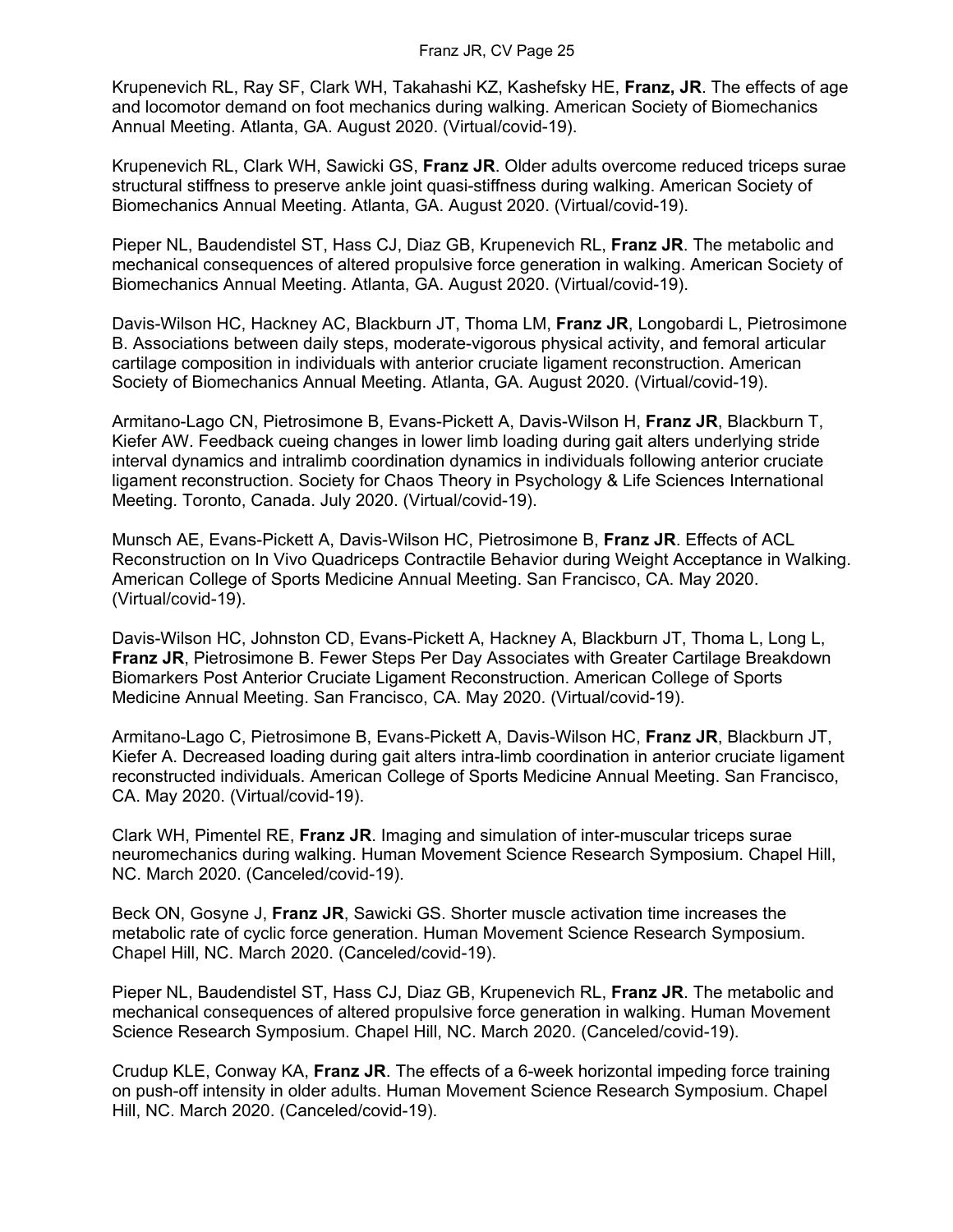Lehr NL, Clark WH, **Franz JR**. The Effects of Triceps Surae Muscle Stimulation on Localized Achilles Subtendon Tissue Displacements. Human Movement Science Research Symposium. Chapel Hill, NC. March 2020. (Canceled/covid-19).

Munsch AE, Roth JD, Pietrosimone B, **Franz JR**. The Association Between Altered Peak Knee Extensor Moments and Articular Cartilage Loading during Walking. Human Movement Science Research Symposium. Chapel Hill, NC. March 2020. (Canceled/covid-19).

Krupenevich RL, Ray SF, Clark WH, Takahashi KZ, Kashefsky HE, **Franz JR**. The effects of age and locomotor demand on foot mechanics during walking. Human Movement Science Research Symposium. Chapel Hill, NC. March 2020. (Canceled/covid-19).

Chaaban C, Davis-Wilson H, Evans-Pickett A, Munsch A, **Franz JR**, Pietrosimone B, Padua P. Association between Wearable Inertial Sensors and Laboratory-Based Ground Reaction Force Following Anterior Cruciate Ligament Reconstruction. American Physical Therapy Association Combined Sections Meeting. Denver, CO. February 2020.

Clark WH and **Franz JR**, Gastrocnemius and soleus muscle dynamics respond differently to altered propulsive demands during walking. International Society of Biomechanics Meeting. Calgary, Canada. August 2019.

Conway KA and **Franz JR**, Shorter gastrocnemius lengths in older adults associate with reduced capacity to enhance push-off intensity in walking. International Society of Biomechanics Meeting. Calgary, Canada. August 2019.

Selgrade BP, Meyer D, Sosnoff J, **Franz JR**, Optical flow perturbations to detect pre-clinical walking balance impairment in people with multiple sclerosis. International Society of Biomechanics Meeting. Calgary, Canada. August 2019.

Selgrade BP, Childs M, Vander Vegt C, **Franz JR**, Aging increases reaction time during precision lateral stepping to near and distant targets during walking. International Society of Biomechanics Meeting. Calgary, Canada. August 2019.

Waanders JB, Murgia A, Hortobágyi H, DeVita P, **Franz JR**, Ankle moment effects on hip joint angular accelerations during walking in healthy young and older adults. International Society of Biomechanics Meeting. Calgary, Canada. August 2019.

Richards JT, Selgrade BP, Qiao M, Plummer P, Wikstrom EA, **Franz JR**, Time-dependent tuning of balance control and aftereffects following optical flow perturbation training in older adults. International Society of Biomechanics Meeting. Calgary, Canada. August 2019.

Goodwin JS, **Franz JR**, Padua DA, Ryan ED, Schwartz, Blackburn JT, Neuromechanical contributions to lower extremity stiffness differ between single leg hopping and running. International Society of Biomechanics Meeting. Calgary, Canada. August 2019.

Browne MG and **Franz JR,** Increasing gastrocnemius activity during walking elicits counterproductive effects on fascicle behavior in older adults. International Society of Biomechanics Meeting. Calgary, Canada. August 2019.

Munsch M, Pietrosimone B, **Franz JR**, The effects of knee extensor moment biofeedback on gait biomechanics and quadriceps contractile behavior. International Society of Biomechanics Meeting. Calgary, Canada. August 2019.

Waanders JB, Hortobágyi T, Murgia A, DeVita P, **Franz JR**, Using induced acceleration to study the effects of age and grade on the joint moment strategy to control knee flexion during weight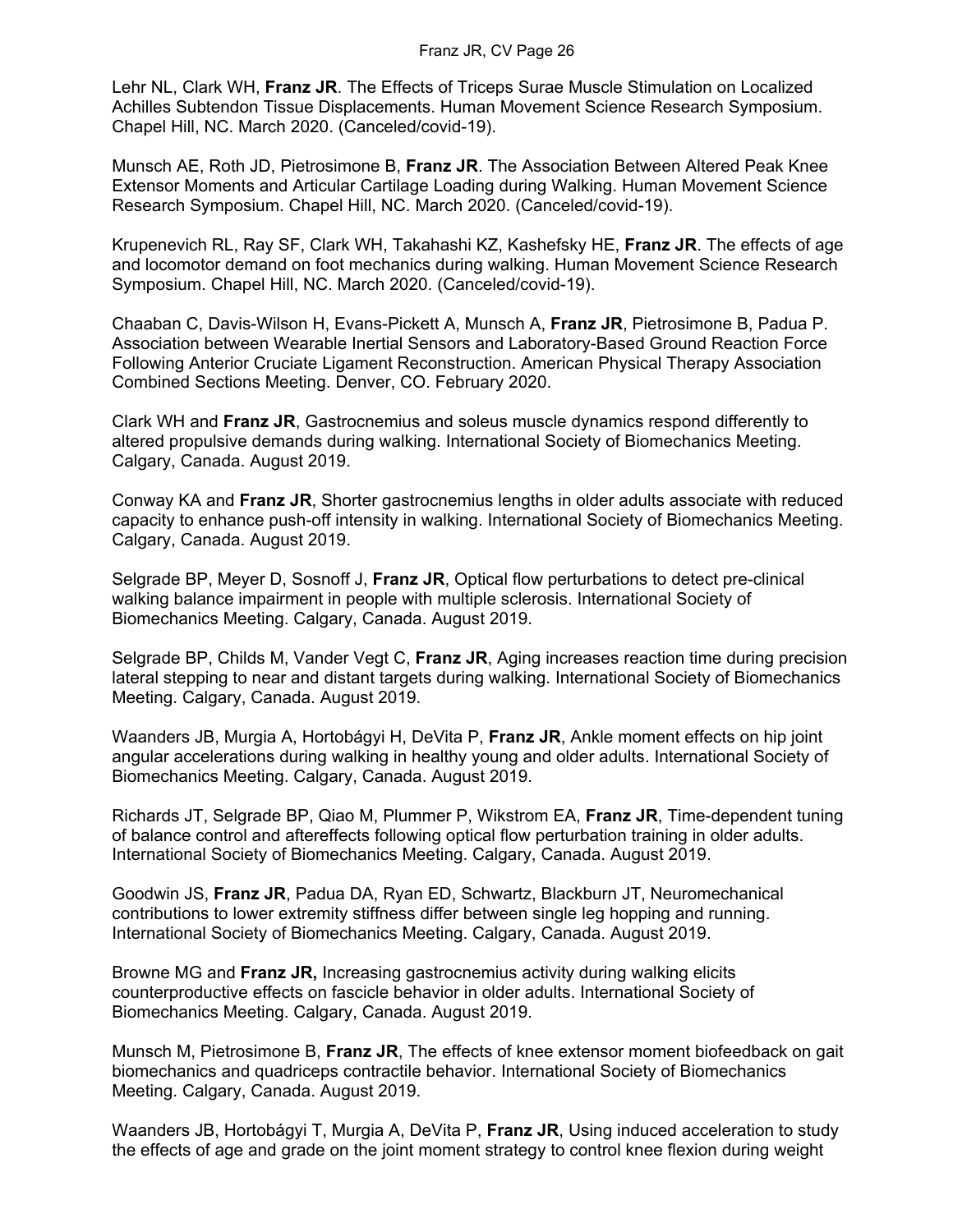acceptance in walking. International Society of Posture & Gait Research World Congress. Edinburgh, Scotland. June 2019.

Pickett AE, Luc-Harkey BA, Davis HC, Blackburn JT, Seeley MK, **Franz JR**, Pietrosimone B, Manipulating peak loading during walking affects loading throughout stance in individuals with ACL reconstruction. American College of Sports Medicine Annual Meeting. Orlando, FL. May 2019.

Clark WH and **Franz JR**, Gastrocnemius and soleus muscle dynamics respond differently to altered propulsive demands during walking. Human Movement Science Research Symposium. Chapel Hill, NC. March 2019.

Conway KA and **Franz JR**, Shorter gastrocnemius lengths in older adults associate with reduced capacity to enhance push-off intensity in walking. Human Movement Science Research Symposium. Chapel Hill, NC. March 2019.

Childs M\*, Selgrade BP\*, Vander Vegt C, **Franz JR**, Aging increases reaction time during precision lateral stepping to near and distant targets during walking. Human Movement Science Research Symposium. Chapel Hill, NC. March 2019. \*equal contributions

Richards JT, Selgrade BP, Qiao M, Plummer P, Wikstrom EA, **Franz JR**, Time-dependent tuning of balance control and aftereffects following optical flow perturbation training in older adults. Human Movement Science Research Symposium. Chapel Hill, NC. March 2019.

Munsch M, Pietrosimone B, **Franz JR**, The effects of knee extensor moment biofeedback on gait biomechanics and quadriceps contractile behavior. Human Movement Science Research Symposium. Chapel Hill, NC. March 2019.

Pieper NL, Lewek MD, **Franz JR**, Can shank acceleration provide a clinically feasible surrogate for individual limb propulsion during walking? Human Movement Science Research Symposium. Chapel Hill, NC. March 2019.

Pontula A\*, Selgrade BP\*, Meyer D, Sosnoff J, **Franz JR**, The effects of optical flow perturbations on gait variability and antagonist coactivation in people with multiple sclerosis. Human Movement Science Research Symposium. Chapel Hill, NC. March 2019. \*equal contributions

Selgrade BP, Meyer DM, Sosnoff JJ, **Franz JR**, Optical flow perturbations to detect preclinical balance impairment in people with multiple sclerosis. Society for Neuroscience Annual Meeting. San Diego, CA. November 2018.

Conway KA, Bissette RG, **Franz JR**, Older adults overcome their deficits to young adults when propulsive demands of walking are increased to their maximum. American Society of Biomechanics Annual Meeting. Rochester, MN. August 2018.

Browne MG and **Franz JR**, Older adults reverse their distal-to-proximal redistribution using ankle power biofeedback. American Society of Biomechanics Annual Meeting. Rochester, MN. August 2018. \*Finalist: Doctoral Student Presentation Competition

Browne MG and **Franz JR**, Restoring propulsive forces in elderly gait does not impair dynamic stability. American Society of Biomechanics Annual Meeting. Rochester, MN. August 2018.

Clark WH and **Franz JR**, Activation-dependent changes in soleus length-tension behavior augment ankle joint quasi-stiffness. American Society of Biomechanics Annual Meeting. Rochester, MN. August 2018.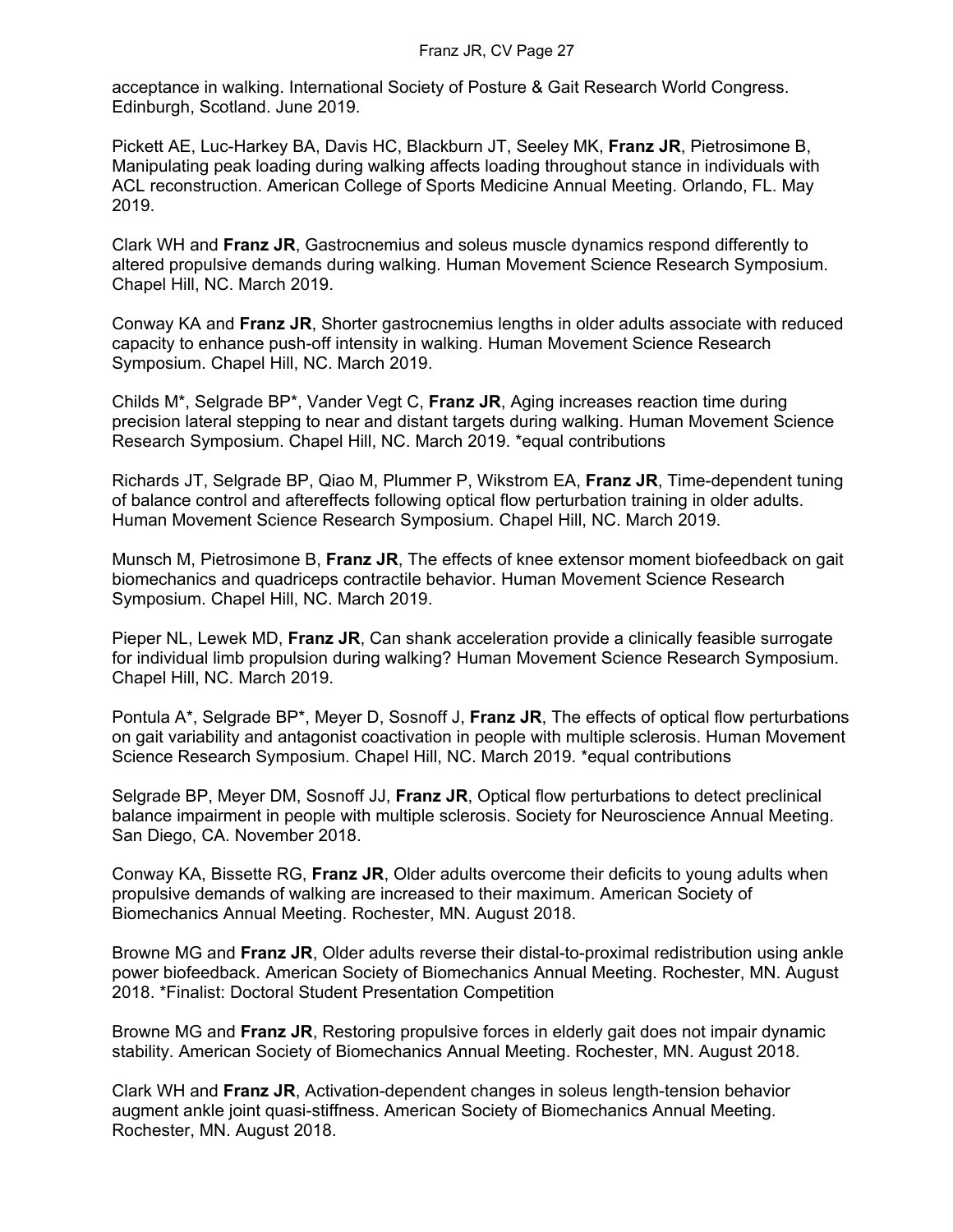Clark WH and **Franz JR**, Triceps surae muscle-subtendon interaction differs between young and older adults. American Society of Biomechanics Annual Meeting. Rochester, MN. August 2018. \*Finalist: Doctoral Student Presentation Competition

Qiao M, Truong KN, and **Franz JR**, Does local dynamic stability during unperturbed walking predict the response to balance perturbations? An examination across age and falls history. American Society of Biomechanics Annual Meeting. Rochester, MN. August 2018.

Qiao M, Richards JT, and **Franz JR**, Visuomotor error augmentation affects mediolateral head and trunk stabilization during walking. American Society of Biomechanics Annual Meeting. Rochester, MN. August 2018.

Khanchandani A, McKenney H Arnold B, Clark WH, **Franz JR**, The Achilles tendon moment arm exhibits independent and combinatory effects of joint rotation and muscle loading. American Society of Biomechanics Annual Meeting. Rochester, MN. August 2018. \*Finalist: Undergraduate Student Presentation Competition

Conway KA, Bissette RG, **Franz JR**, Older adults' propulsive reserve is larger than their deficit to young adults. 8th World Congress of Biomechanics. Dublin, Ireland. July 2018.

Waanders JB, Hortobágyi T, Murgia A, DeVita P, **Franz JR**, The distal-to-proximal shift of muscle function during gait in old age is absent for negative work.  $8<sup>th</sup>$  World Congress of Biomechanics. Dublin, Ireland. July 2018.

DeVita, P, Moulder A, Akindahunsi O, Curran C, Bell E, Knaus K, Ebrahimi A, Kuhman D, Drazen J, Paquette M, Miller R, Willy R, McNitt-Gray J, Dufek J, **Franz JR**, Darkenwald T, Breloff S, Carpes F. National Biomechanics Day: STEM Outreach for High School Students through the 21st Century's Breakthrough Science.  $8<sup>th</sup>$  World Congress of Biomechanics. Dublin, Ireland. July 2018.

Browne MG and **Franz JR**, Older adults reverse their distal-to-proximal redistribution and walk faster with ankle power biofeedback. 8<sup>th</sup> World Congress of Biomechanics. Dublin, Ireland. July 2018.

Acuña SA, Francis CA, **Franz JR**, Thelen DG. Walking with visual perturbations but not an attention-dividing task modulates muscle coactivation patterns in old adults. XXII Congress of the International Society of Electrophysiology and Kinesiology. Dublin, Ireland. June 2018.

Song K, **Franz JR**, Karimizadehardakani M, Wikstrom EA, Influence of Optical Flow Perturbations on Gait Variability in Chronic Ankle Instability Patients. National Athletic Trainers Association Clinical Symposia. New Orleans, LA. June 2018.

Luc-Harkey, BA, **Franz, JR**, Hackney AC, Blackburn, JT, Padua, DA, Schwartz TA, Pietrosimone, B. Manipulating peak vertical ground reaction force during walking influences cartilage oligomeric matrix protein in individuals with anterior cruciate ligament reconstruction. National Athletic Trainers Association Clinical Symposia. New Orleans, LA. June 2018. \*Doctoral Oral Award Finalist

Khanchandani A, McKenney H Arnold B, Clark WH, **Franz JR**, The Achilles tendon moment arm exhibits independent and combinatory effects of joint rotation and muscle loading. Human Movement Science and Biomechanics Symposium. Chapel Hill, NC. March 2018.

Goodwin JS, Padua DA, Ryan ED, **Franz JR**, Schwartz TA, Blackburn JT, Knee extensor and ankle plantarflexor musculotendinous stiffness are not correlated in young healthy runners. Human Movement Science and Biomechanics Symposium. Chapel Hill, NC. March 2018.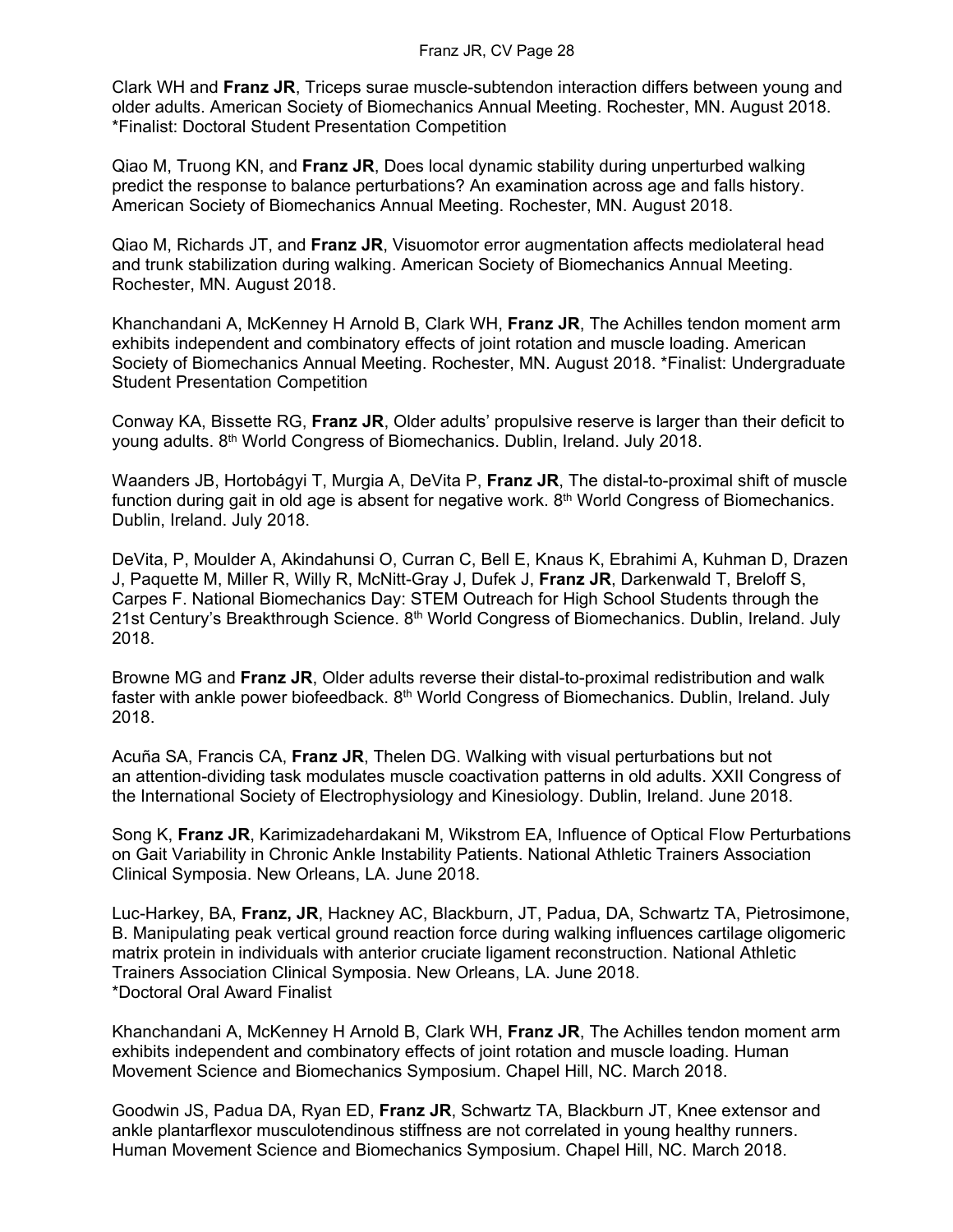Clark WH and **Franz JR**, Activation-dependent changes in soleus length-tension behavior augment ankle joint quasi-stiffness. Human Movement Science and Biomechanics Symposium. Chapel Hill, NC. March 2018.

Conway KA and **Franz JR**, Older adults' propulsive reserve during walking is larger than their deficit to young adults. Human Movement Science and Biomechanics Symposium. Chapel Hill, NC. March 2018.

Richards JT, Qiao M, **Franz JR**, Visuomotor error augmentation affects mediolateral head and trunk stabilization during walking. Human Movement Science and Biomechanics Symposium. Chapel Hill, NC. March 2018.

Browne MG and **Franz JR**, More push from your push-off: joint-level modifications to modulate propulsive forces in old age. Biomedical Engineering Society Meeting. Phoenix, AZ. October 2017.

Goel LD, Moore CJ, **Franz JR**, Hu X, Gallippi CM, Assessment of Anisotropy using Viscoelastic Response (VisR) Ultrasound in the Biceps Brachii of Healthy Older Adults and Stroke Patients. IEEE International Ultrasonics Symposium. Washington, DC. September 2017.

Wikstrom EA, Rhodes E, Mihalik JP, **Franz JR**, Reducing visual information via stroboscopic eyewear impairs static postural control.  $7<sup>th</sup>$  Annual International Ankle Symposium. Chapel Hill, NC. September 2017.

Wikstrom EA, Rhodes E, **Franz JR**, Mihalik JP, CAI patients alter jump landing biomechanics differently than controls while wearing stroboscopic eyewear. 7<sup>th</sup> Annual International Ankle Symposium. Chapel Hill, NC. September 2017.

**Franz JR** and Zelik KE, Too much work: revisiting ultrasound-based estimates of Achilles tendon energy storage and return. American Society of Biomechanics Meeting. Boulder, CO. August 2017.

Clark WH and **Franz JR,** Do triceps surae muscle dynamics govern non-uniform Achilles tendon displacements? American Society of Biomechanics Annual Meeting. Boulder, CO. August 2017.

Thompson JD and **Franz JR**, Age and falls history effects on antagonist leg muscle coactivation during walking with optical flow perturbations. American Society of Biomechanics Annual Meeting. Boulder, CO. August 2017.

Conway KA and **Franz JR**, The functional utilization of propulsive capacity during human walking. American Society of Biomechanics Annual Meeting. Boulder, CO. August 2017.

Browne MG and **Franz JR**, Does dynamic stability govern propulsive force generation in human walking? American Society of Biomechanics Annual Meeting. Boulder, CO. August 2017.

Browne MG and **Franz JR**, More push from your push-off: joint-level modifications to modulate propulsive forces in old age. American Society of Biomechanics Annual Meeting. Boulder, CO. August 2017.

Qiao M, Feld JA, and **Franz JR**, Aging effects on leg joint variability during walking in the presence of optical flow perturbations. American Society of Biomechanics Annual Meeting. Boulder, CO. August 2017.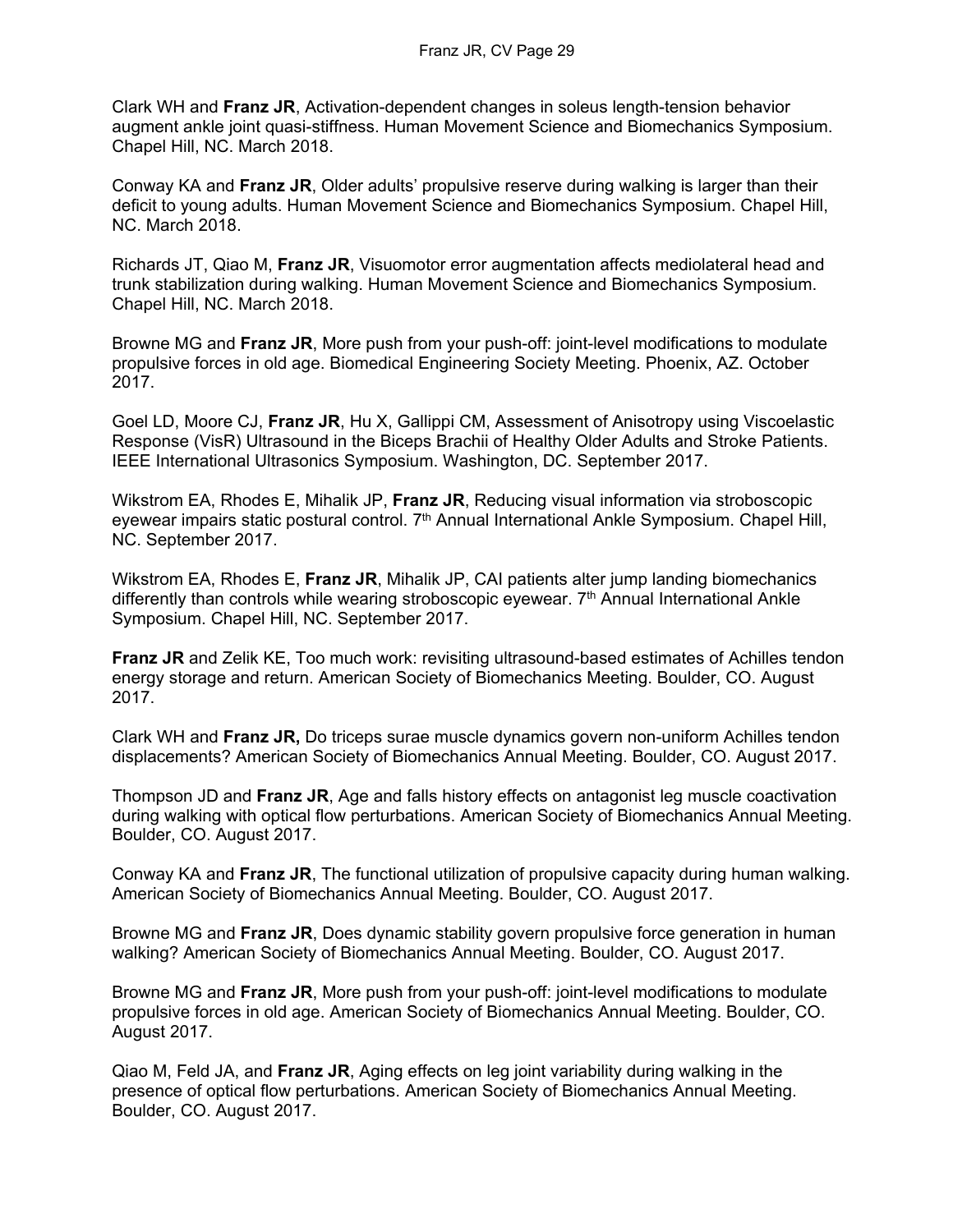Nuckols RW, Dick TJM, **Franz JR**, Sawicki GS, Using elastic ankle exoskeletons to counteract age-related structure-function deficits. American Society of Biomechanics Annual Meeting. Boulder, CO. August 2017.

Allen JL, Thompson JD and **Franz JR**, Age and falls history effects on the modular control of walking with optical flow perturbations. American Society of Biomechanics Annual Meeting. Boulder, CO. August 2017.

**Franz JR** and Zelik KE, Too much work: revisiting ultrasound-based estimates of Achilles tendon energy storage and return. International Society of Biomechanics Meeting. Brisbane, Australia. July 2017.

Clark WH and **Franz JR,** Do triceps surae muscle dynamics govern non-uniform Achilles tendon displacements? International Society of Biomechanics Meeting. Brisbane, Australia. July 2017.

Clark WH and **Franz JR**, Do triceps surae muscle dynamics govern non-uniform Achilles tendon deformations? Human Movement Science and Biomechanics Symposium. Chapel Hill, NC. March 2017.

Nuckols RW, Dick TJM, **Franz JR**, Sawicki GS, Using elastic ankle exoskeletons to counteract age-related structure-function deficits. Human Movement Science and Biomechanics Symposium. Chapel Hill, NC. March 2017.

Qiao M, Feld JA, and **Franz JR**, Aging effects on leg joint variability during walking in the presence of optical flow perturbations. Human Movement Science and Biomechanics Symposium. Chapel Hill, NC. March 2017.

Browne MG and **Franz JR**, Does dynamic stability govern propulsive force generation in human walking? Human Movement Science and Biomechanics Symposium. Chapel Hill, NC. March 2017.

Conway KA and **Franz JR**, The functional utilization of propulsive capacity during human walking. Human Movement Science and Biomechanics Symposium. Chapel Hill, NC. March 2017.

Thompson JD and **Franz JR**, Age and falls history effects on antagonist leg muscle coactivation during walking with optical flow perturbations. Human Movement Science and Biomechanics Symposium. Chapel Hill, NC. March 2017.

Browne MG and **Franz JR**, Biofeedback decouples the effects of speed and propulsive force on joint power generation in walking. American Society of Biomechanics Annual Meeting. Raleigh, NC. August 2016.

Francis CA, **Franz JR**, Acuna S, Thelen DG, Gait and balance training improves gait variability in old adults. American Society of Biomechanics Annual Meeting. Raleigh, NC. August 2016.

Rasske K, Thelen DG, **Franz JR**, Aging effects on the Achilles tendon moment arm *in vivo* during walking. American Society of Biomechanics Annual Meeting. Raleigh, NC. August 2016.

**Franz JR**, Francis CA, Allen MS, Thelen DG, Visuomotor entrainment and the control of balance in walking. American Society of Biomechanics Annual Meeting. Raleigh, NC. August 2016.

Stokes HE, Thompson JD, **Franz JR**, The association between kinematic variability and muscle activity during perturbed walking. American Society of Biomechanics Annual Meeting. Raleigh, NC. August 2016.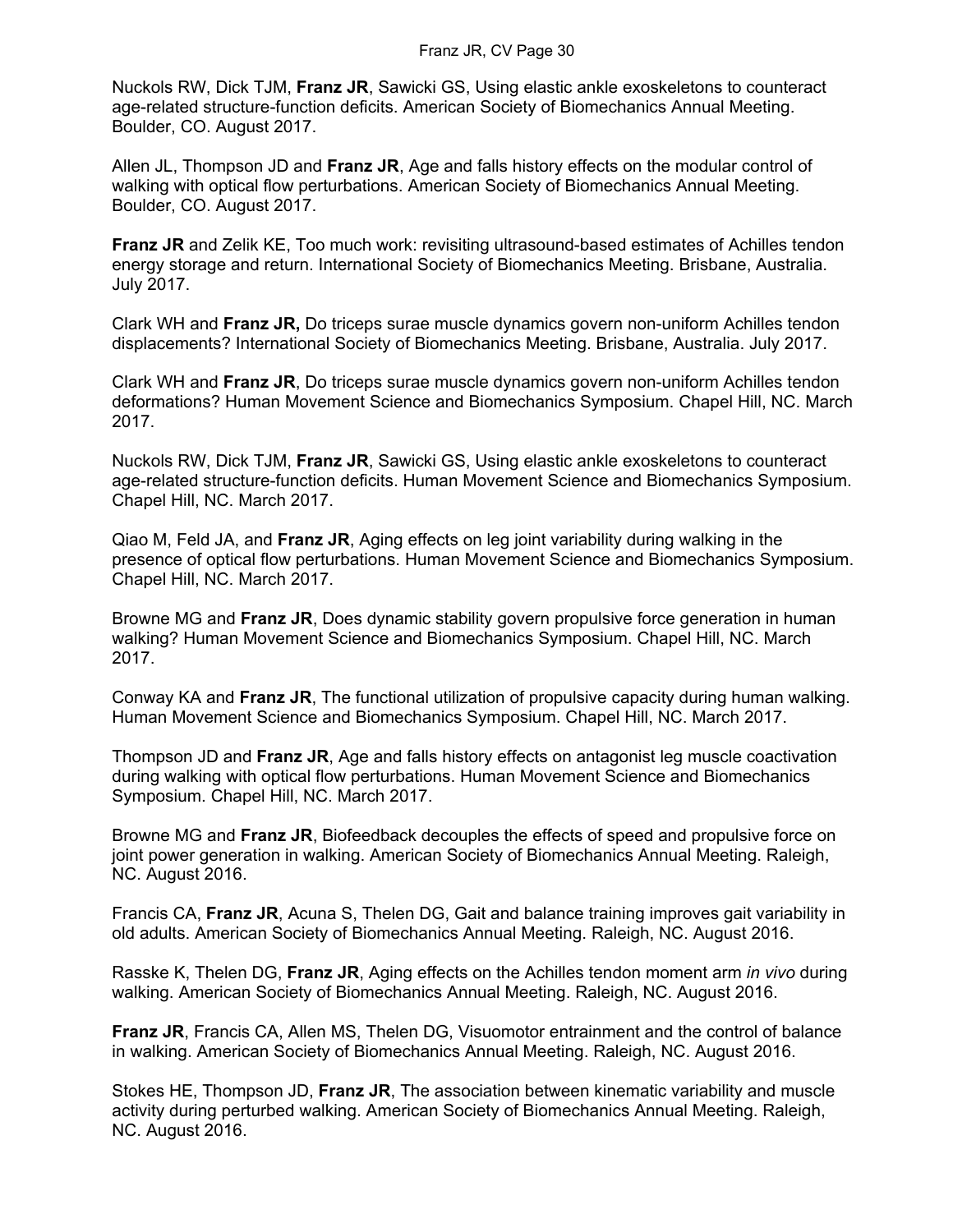Thompson JD, Thelen DG, **Franz JR**, Does walking balance control adapt to perturbed optical flow? American Society of Biomechanics Annual Meeting. Raleigh, NC. August 2016.

**Franz JR**, Francis CA, Allen MS, Thelen DG, Visuomotor entrainment and the control of balance in walking. Biomechanics and Neural Control of Movement. Mt. Sterling, OH. June 2016.

Francis CA, Lenhart, RL, **Franz JR**, Kaiser J, Towles JD, Evaluation of biomechanics activities at a college-wide engineering outreach event. American Society of Engineering Education Annual Conference & Exposition. New Orleans, LA. June 2016.

Stenroth L, **Franz JR**, Thelen DG, Non-uniform in vivo motion of the Achilles tendon during voluntary contractions. International Sports Physiotherapy Congress. Helsinki, Finland. March 2016.

\*2nd place, Best Poster competition

Thompson JD, Thelen DG, **Franz JR**, Does walking balance control adapt to optical flow perturbations? Human Movement Science and Biomechanics Symposium. Chapel Hill, NC. February 2016.

Browne MG, **Franz JR**, Decoupling the independent effects of walking speed and propulsive force on joint power generation in walking. Human Movement Science and Biomechanics Symposium. Chapel Hill, NC. February 2016.

**Franz JR** and Thelen DG, Achilles tendon deformations and the age-related reduction in plantarflexor performance during walking. American Society of Biomechanics Annual Meeting. Columbus, OH. August 2015.

\*ASB Awards Session (post-doc award)

**Franz JR** and Thelen DG, Modeling the aging Achilles tendon: inter-fascicle adhesions and tendon compliance affect plantarflexor behavior during walking. American Society of Biomechanics Annual Meeting. Columbus, OH. August 2015.

Rasske K, Thelen DG, **Franz JR**, Variation of the Achilles tendon moment arm during walking. American Society of Biomechanics Annual Meeting. Columbus, OH. August 2015.

Francis C, **Franz JR**, Thelen DG, Visual perturbations, but not a cognitive challenge, induce an increase in muscle coactivation during gait in healthy old adults. American Society of Biomechanics Annual Meeting. Columbus, OH. August 2015.

Orselli MI, **Franz JR**, Thelen DG, The role of Achilles tendon elasticity on triceps surae mechanics and energetics during walking. XVI Brazilian Congress of Biomechanics. Florianópolis, Santa Catarina. May 2015.

\* Certificate of Honorable Mention

Thelen DG, **Franz JR**, DeWall R, Slane LC, Quantitative ultrasonic imaging of tendon mechanics. Rehabilitation Engineering Research Center (RERC) on Technologies for Children with Orthopedic Disabilities: State of the Science. Chicago, IL. August 2014.

**Franz JR** and Thelen DG, A Simulated Shared Achilles Tendon Alters Plantarflexor Muscle Function. 7th World Congress of Biomechanics. Boston, MA. July 2014.

Orselli MI, **Franz JR**, Thelen DG, Increased Achilles tendon compliance may reduce push-off power during walking in old adults. 7<sup>th</sup> World Congress of Biomechanics. Boston, MA. July 2014.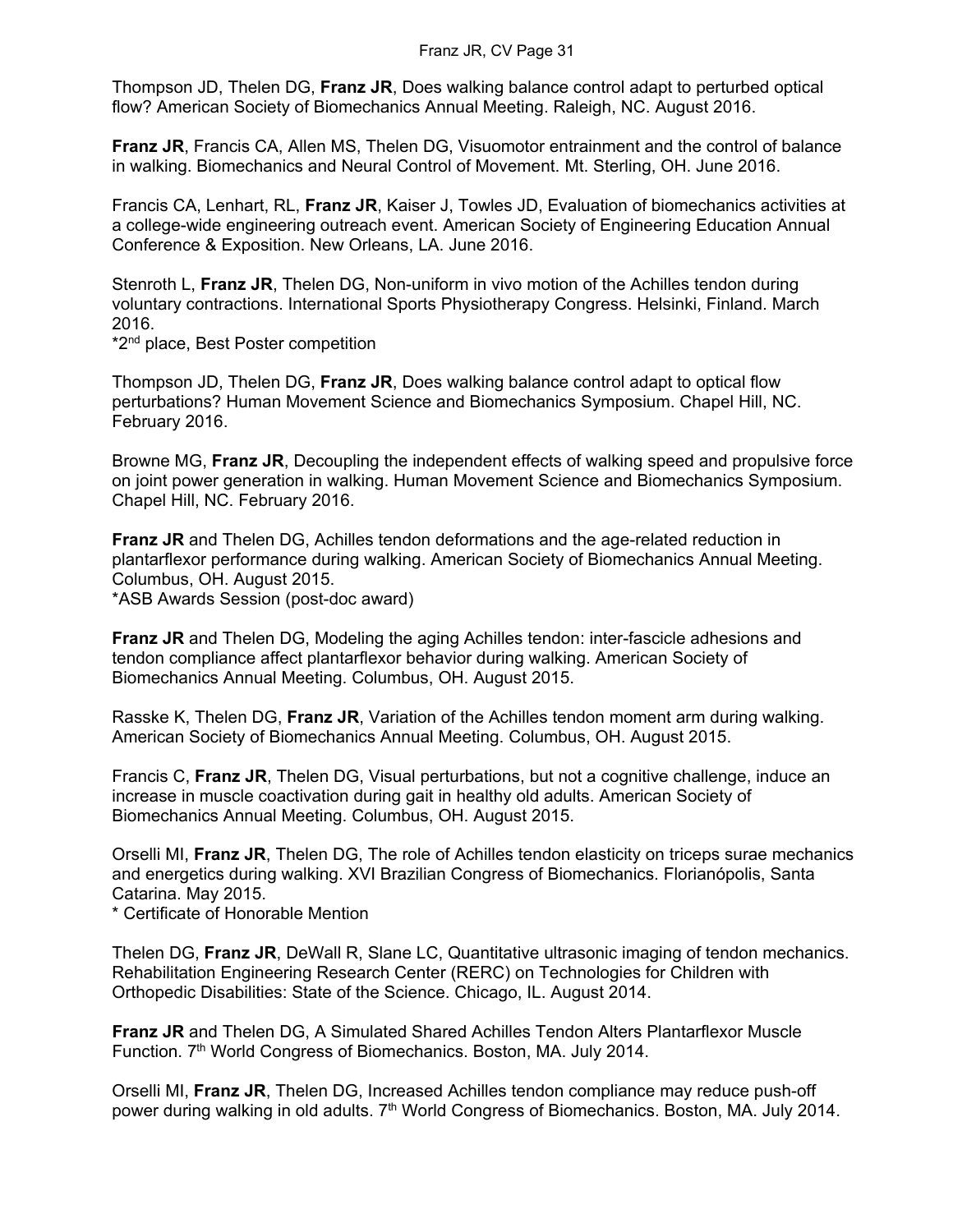Francis C, **Franz JR**, O'Connor SM, Thelen DG, Relative effects of visual perturbation, cognitive challenge, and restricted foot placement on step variability during walking in old and young adults. 7<sup>th</sup> World Congress of Biomechanics. Boston, MA. July 2014.

**Franz JR**, Francis CA, Allen MS, O'Connor SM, Thelen DG, Advanced age brings a reliance on visual feedback to control balance during walking. Symposium: Dynamics and stability of human movement systems. 17th US National Congress on Theoretical and Applied Mechanics. East Lansing, MI. June 2014.

**Franz JR**, Thelen DG, Kram R, Preserving walking ability with age: from biomechanical insight to evidence-based intervention. UW-Madison Institute on Aging Annual Colloquium on Aging. Madison, WI. September 2013.

**Franz JR**, Maletis M, Kram R, Real-time feedback encourages old adults to increase their propulsion during walking. American Society of Biomechanics Annual Meeting. Omaha, NE. September 2013.

**Franz JR**, Kehler A, MacDonald L, Kram R, Advanced age and the mechanics of uphill walking: a joint-level, inverse dynamic analysis. American Society of Biomechanics Annual Meeting. Omaha, NE. September 2013.

Tung KD, **Franz JR**, Kram R, A test of the metabolic cost of cushioning hypothesis in barefoot and shod running. American Society of Biomechanics Annual Meeting. Gainesville, FL. August 2012.

**Franz JR, Kram R, How does age affect leg muscle activity/coactivity during uphill and downhill** walking? Canadian Society for Biomechanics Meeting. Burnaby, BC. June 2012.

Kram R, **Franz JR**, Tung KD, Wierzbinski CM, Energetic advantages and disadvantages of running shoes. Canadian Society for Biomechanics Meeting. Burnaby, BC. June 2012.

**Franz JR**, Kehler A, MacDonald LE, Kram R, How does age affect individual leg mechanics during uphill and downhill walking? Rocky Mountain Regional American Society of Biomechanics Meeting. Boise, ID. April 2012.

Tung KD, **Franz JR**, Kram R, A test of the metabolic cost of cushioning hypothesis in barefoot and shod running. Rocky Mountain Regional American Society of Biomechanics Meeting. Boise, ID. April 2012.

**Franz JR**, Lyddon N, Kram R, The mechanics of sloped walking revisited: mechanical work performed by the individual limbs. American Society of Biomechanics Annual Meeting. Long Beach, CA. August 2011. \*Popular Choice Award finalist

**Franz JR**, Kram R, The effects of grade and speed on leg muscle activation during walking. American College of Sports Medicine Annual Meeting. Denver, CO. June 2011.

Wierzbinski CM, **Franz JR**, Kram R, The effects of shoe mass and cushioning on the energetics of barefoot vs. shod running. Rocky Mountain Regional American Society of Biomechanics Meeting. Estes Park, CO. April 2011.

**Franz JR**, Lyddon N, Kram R, The mechanics of sloped walking revisited: mechanical work performed by the individual limbs. Rocky Mountain Regional American Society of Biomechanics Meeting. Estes Park, CO. April 2011.